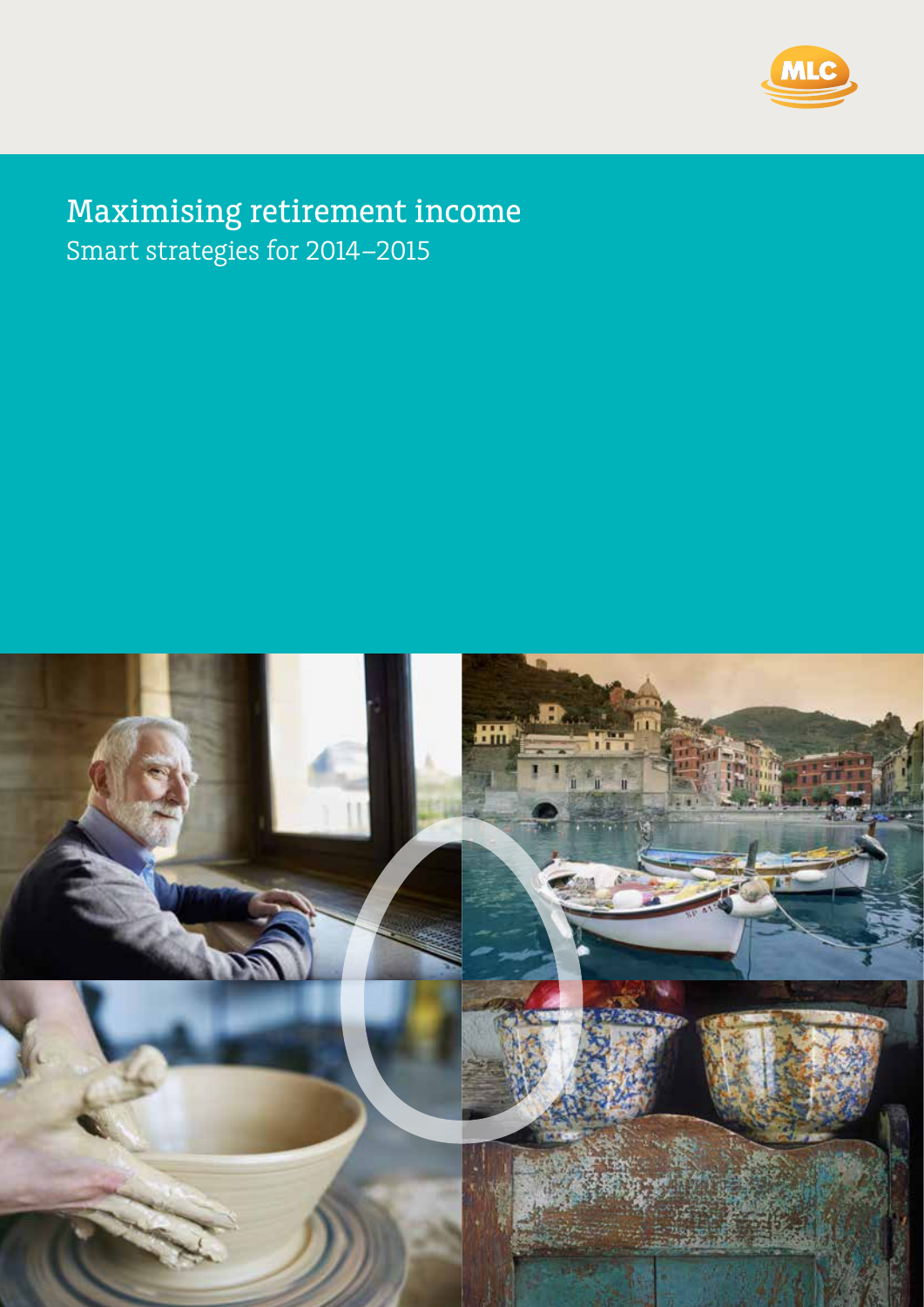It's really important you make the most of your super and other savings *in the lead-up to, and during, your retirement.*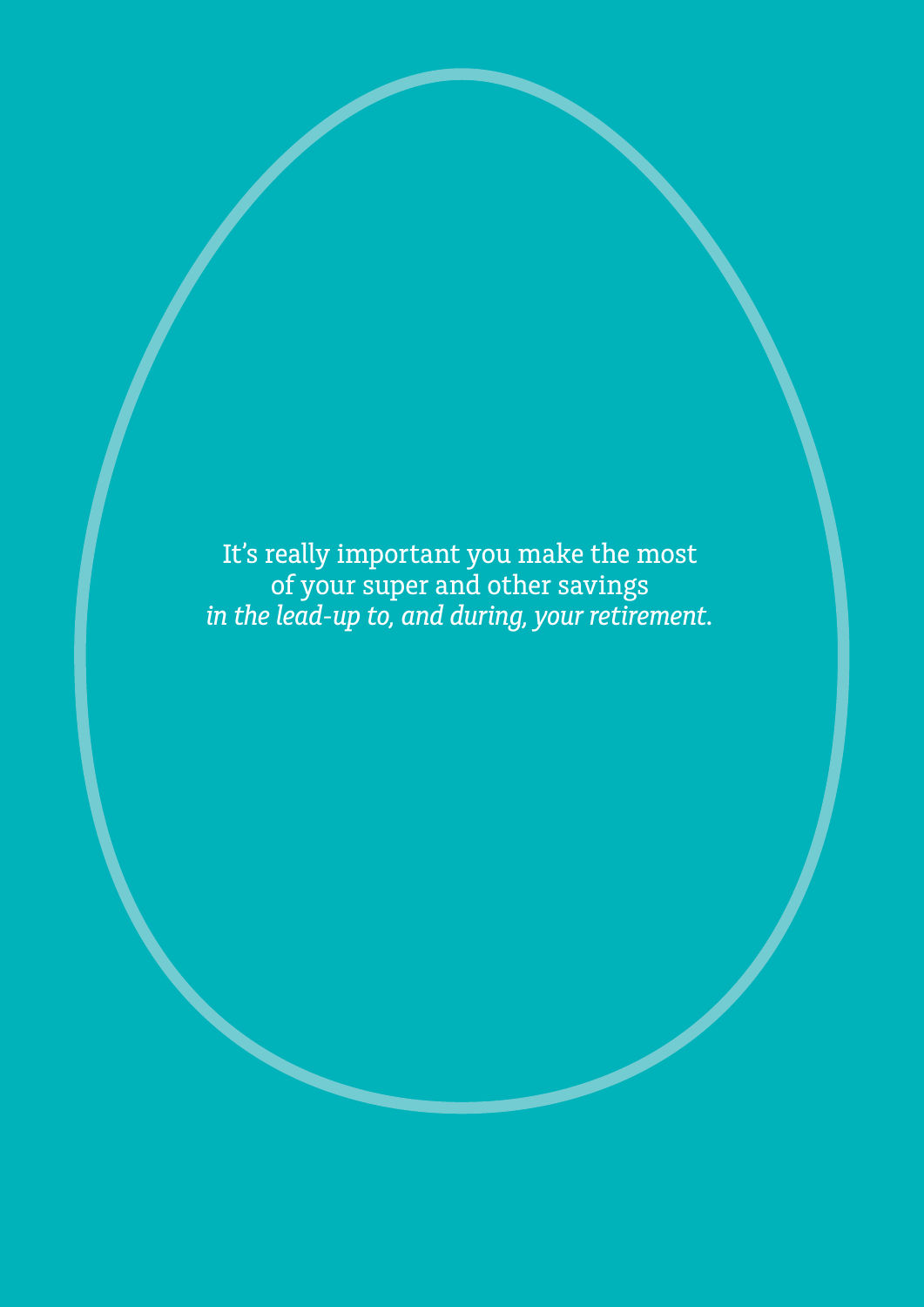# **Contents**

| <b>Making the most of your super</b>                                                           | 4  |
|------------------------------------------------------------------------------------------------|----|
| <b>Types of super income streams</b>                                                           | 5  |
| <b>Strategies at a glance</b>                                                                  | 6  |
| <b>Strategy 1 - Top up your salary when moving into</b><br>part-time employment                | 7  |
| <b>Strategy 2 - Grow your super without reducing your income</b>                               | 9  |
| <b>Strategy 3</b> – Use your super tax-effectively when retiring<br>between ages 55 and 59     | 11 |
| <b>Strategy 4 –</b> Use your super tax-effectively when retiring<br>at age 60 or over          | 13 |
| <b>Strategy 5</b> – Invest the sale proceeds from your business<br>to maximise your retirement | 15 |
| <b>Strategy 6-</b> Invest non-super money tax-effectively                                      | 17 |
| <b>Strategy 7 –</b> Offset CGT when starting an account based pension                          | 19 |
| <b>Strategy 8 - Reinvest your super to meet your living expenses</b>                           | 21 |
| <b>Frequently asked questions</b>                                                              | 23 |
| <b>Glossary</b>                                                                                | 29 |
| <b>Your notes</b>                                                                              | 32 |

#### **Important information**

The strategies covered in this booklet assume the super fund is a complying fund (see Glossary). The information and strategies provided are based on our interpretation of relevant superannuation, social security and taxation laws as at 1 July 2014. Because these laws are complex and change frequently, you should obtain advice specific to your own personal circumstances, financial needs and investment objectives, before you decide to implement any of these strategies. The investment returns shown in the case studies are hypothetical examples. They do not reflect historical or future returns of any specific financial products.

MLC is not a registered tax agent. If you wish to rely on the general tax information contained in this guide to determine your personal tax obligations, we recommend that you seek professional advice from a registered tax agent.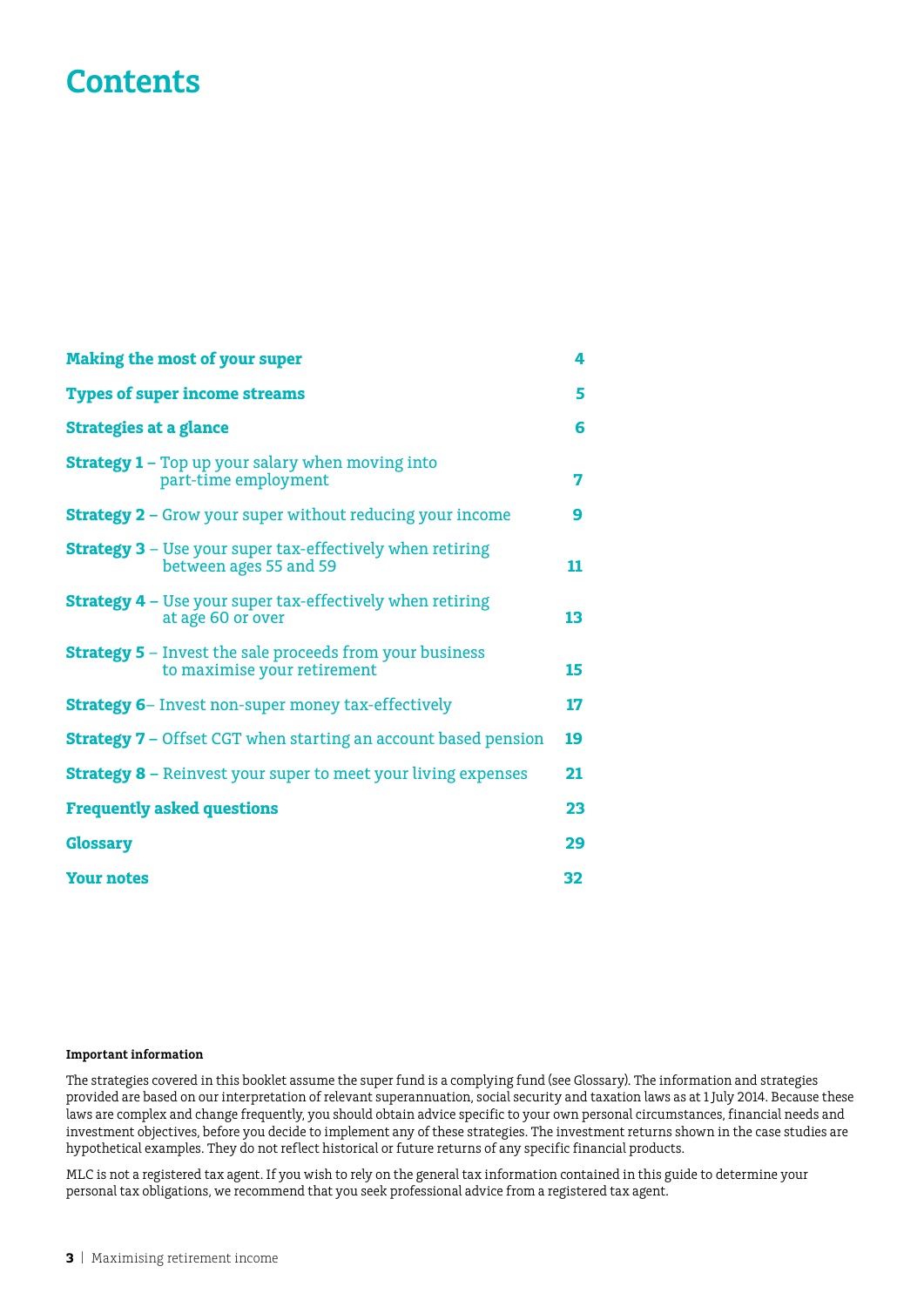# **Making the most of your super**

Many Australians may need to plan for 20 to 30 years without the financial security of regular employment.

So it's really important you consider making strategic decisions in the lead up to, and during your retirement, to help make the most of your super and other savings.

This guide outlines eight potentially powerful strategies that involve using your super to start an income stream investment, such as an account based pension or transition to retirement pension (see page 5).

If you are aged 55 or over, these investments could provide a regular tax effective income to help meet your living expenses. They could also potentially enable you to access (or increase your entitlement to) age pension benefits.

To find out which strategies in this guide suit your needs and circumstances, we recommend you speak to a financial adviser or registered tax agent.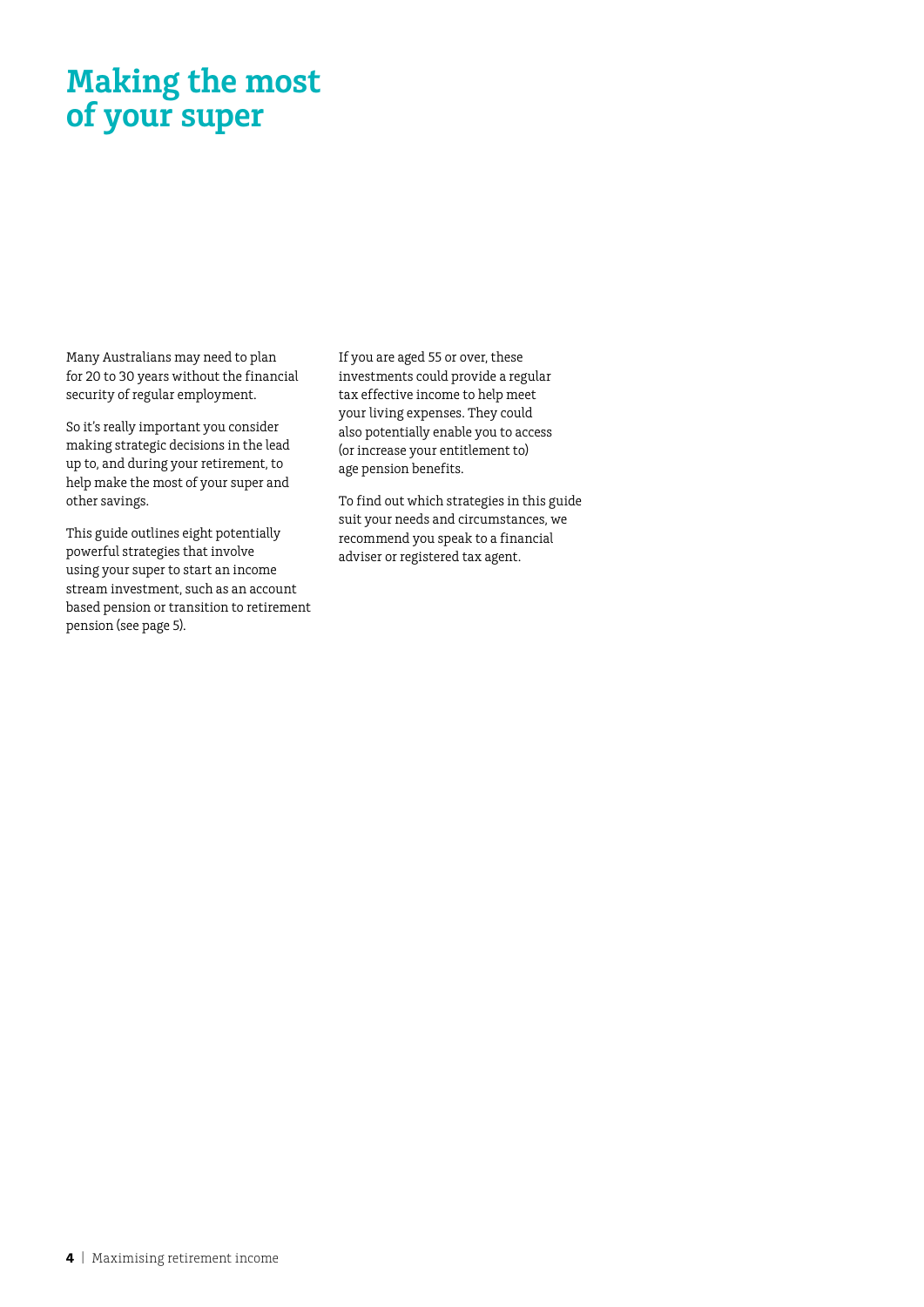# **Types of super income streams**

If you are aged 55 or over, there are generally two types of income streams that can enable you to convert your super into a regular and tax-effective income.

### **Key features and benefits**

|                                                                | <b>Transition to retirement pension</b>                                                                                                                                                                                                                                                                                                                                                                                                                                                                        | <b>Account based pension</b>                                                                                                                                                                                                                                                                                                                       |
|----------------------------------------------------------------|----------------------------------------------------------------------------------------------------------------------------------------------------------------------------------------------------------------------------------------------------------------------------------------------------------------------------------------------------------------------------------------------------------------------------------------------------------------------------------------------------------------|----------------------------------------------------------------------------------------------------------------------------------------------------------------------------------------------------------------------------------------------------------------------------------------------------------------------------------------------------|
| What benefits<br>could these<br>investments<br>provide?        | A transition to retirement (TTR) pension could provide a<br>tax-effective income to replace your reduced salary if you plan<br>to scale back your working hours (see Strategy 1).<br>Alternatively, if you plan to keep working full-time, you could<br>sacrifice some of your pre-tax salary into your super fund and<br>use the income from the TTR to replace your reduced salary.<br>This could enable you to build a bigger retirement nest egg<br>without reducing your current income (see Strategy 2). | An account based pension could provide<br>you with a tax-effective income to meet<br>your living expenses when you retire.<br>To find out more about how you could<br>benefit from an account based pension,<br>see Strategies 3 and 4. To explore some<br>clever things you could do before starting<br>one of these investments, see Strategy 5. |
| When can I<br>purchase these<br>investments?                   | When you have reached your preservation age, which is currently<br>55 and increases to 60 depending on your date of birth (see FAQs).                                                                                                                                                                                                                                                                                                                                                                          | When you have met a condition of<br>release (see FAQs on page 23). One of<br>these conditions is that you reach your<br>preservation age (which is currently 55)<br>and permanently retire.                                                                                                                                                        |
| Can I choose<br>my investment<br>strategy?                     | Yes. You generally have the opportunity to invest your money<br>in shares, property, bonds, cash or a combination of these asset<br>classes. This means your account balance can increase and<br>decrease over time, depending on the performance of your<br>chosen investment strategy.                                                                                                                                                                                                                       | Yes (as per TTRs).                                                                                                                                                                                                                                                                                                                                 |
| How much income<br>can I receive<br>each year?                 | You must elect to receive a minimum income each year, based on<br>your age (see FAQs) and the maximum income you can receive is<br>10% of the account balance.                                                                                                                                                                                                                                                                                                                                                 | As per TTRs, except there is no maximum<br>income limit.                                                                                                                                                                                                                                                                                           |
| Can I choose my<br>income frequency?                           | Yes. You can generally choose between monthly, quarterly,<br>half yearly and yearly income payments.                                                                                                                                                                                                                                                                                                                                                                                                           | Yes (as per TTRs).                                                                                                                                                                                                                                                                                                                                 |
| How long will<br>the income<br>payments last?                  | There is no pre-determined investment term. How long your<br>investment lasts will depend on the level of income you draw,<br>fees and/or charges incurred and the performance of your chosen<br>investment strategy.                                                                                                                                                                                                                                                                                          | As per TTRs.                                                                                                                                                                                                                                                                                                                                       |
| How are the<br>income payments<br>treated for tax<br>purposes? | The taxable income payments will attract a 15% tax offset<br>between ages 55 and 59 (see FAQs). When you reach age 60, your<br>income payments are tax-free <sup>1</sup> and you don't have to include these<br>amounts in your annual tax return (which could reduce the tax<br>payable on your non-super investments).                                                                                                                                                                                       | As per TTRs.                                                                                                                                                                                                                                                                                                                                       |
| Can I make lump<br>sum withdrawals?                            | You can only take a cash lump sum (or transfer the money into an<br>account based pension) when you have met a condition of release<br>- see FAQs. However, you can transfer the money back into the<br>accumulation phase of super at any time.                                                                                                                                                                                                                                                               | Yes. There are no restrictions on how much<br>you withdraw or when the withdrawals<br>can be made.                                                                                                                                                                                                                                                 |

**1** Assumes the income stream is commenced from a taxed super fund (see Glossary).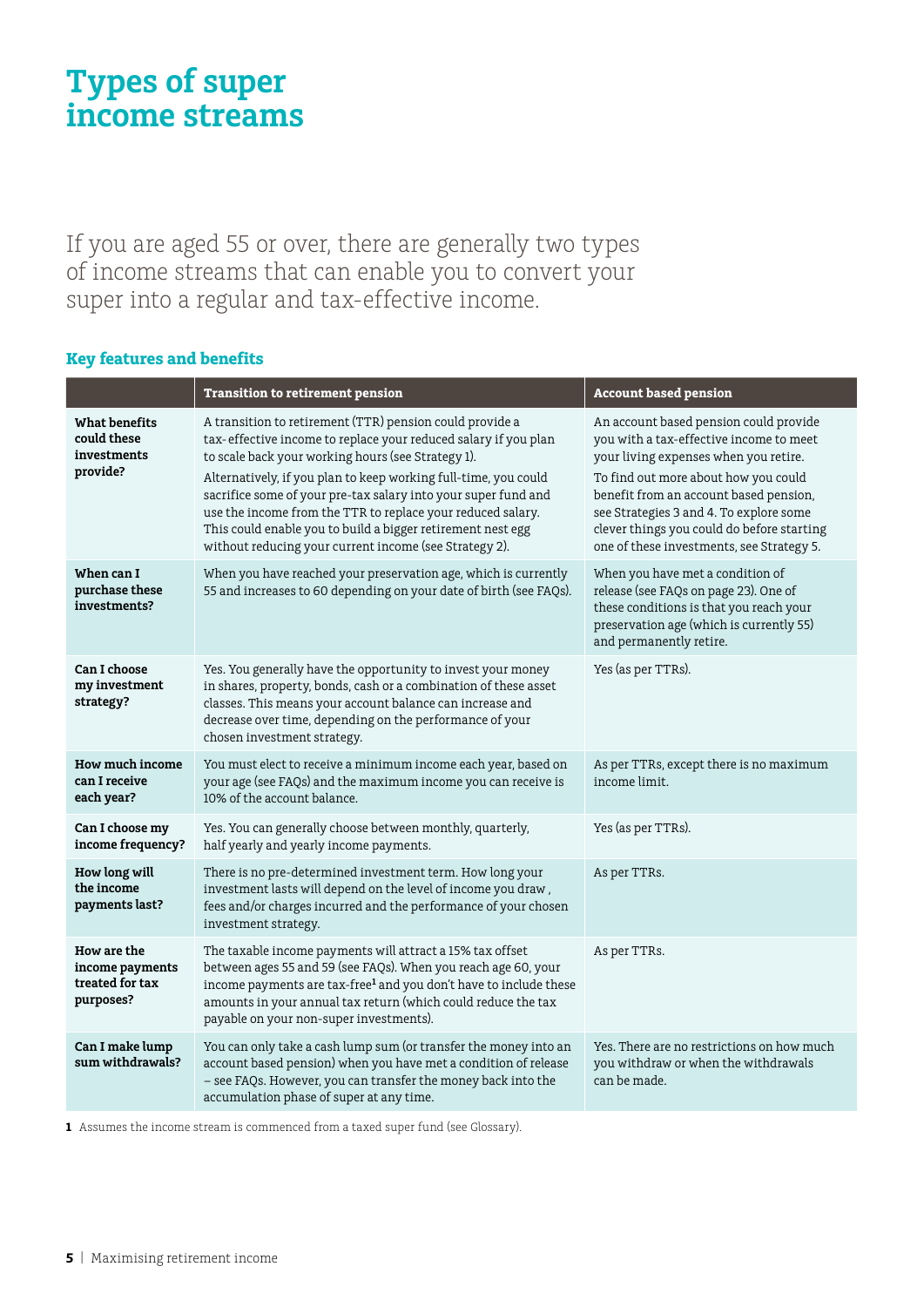# **Strategies at a glance**

| <b>Strategy</b> |                                                                               | <b>Suitable for</b>                                                                                                                          | <b>Key benefits</b>                                                                                                                                                       | Page |
|-----------------|-------------------------------------------------------------------------------|----------------------------------------------------------------------------------------------------------------------------------------------|---------------------------------------------------------------------------------------------------------------------------------------------------------------------------|------|
|                 | Top up your salary<br>when moving into part-<br>time employment               | People aged 55 or over who plan to<br>scale back their working hours                                                                         | • Receive a tax-effective income to replace your<br>reduced salary<br>• Pay less tax on investment earnings                                                               | 7    |
|                 | Grow your super without<br>reducing your income                               | People aged 55 or over and<br>still working                                                                                                  | • Benefit from a super income stream while<br>still working<br>• Increase your retirement savings                                                                         | 9    |
|                 | Use your super<br>tax-effectively when retiring<br>between ages 55 and 59     | People aged 55 to 59 who plan<br>to retire                                                                                                   | • Eliminate lump sum tax<br>• Receive around \$49,750 pa <sup>1</sup> in tax-free income                                                                                  | 11   |
|                 | Use your super<br>tax-effectively when retiring<br>at age 60 or over          | People aged 60 or over who plan<br>to retire                                                                                                 | • Receive unlimited tax-free income payments<br>• Possibly reduce tax on non-super investments                                                                            | 13   |
|                 | Invest the sale proceeds<br>from your business<br>to maximise your retirement | People aged 55 or over who plan to<br>sell their business and retire                                                                         | • Receive a tax-effective income<br>• Make your retirement savings last longer                                                                                            | 15   |
|                 | Invest non-super money<br>tax-effectively                                     | People aged 55 or over with money<br>invested outside super                                                                                  | • Receive a tax-effective income<br>• Make your retirement savings last longer                                                                                            | 17   |
|                 | <b>Offset Capital Gains Tax</b><br>when starting an account<br>based pension  | People with money invested outside<br>super who are eligible to make<br>tax-deductible super contributions                                   | • Reduce, or eliminate, capital gains tax on the<br>sale of the investment<br>• Make your retirement savings last even longer                                             | 19   |
|                 | Reinvest your super to meet<br>your living expenses                           | • People aged 55 to 59 who plan<br>to retire<br>• People aged 55 or over who have<br>non-dependent beneficiaries<br>(such as adult children) | • Increase the income you can receive tax-free<br>each year between ages 55 and 59<br>• Enable your non-dependent beneficiaries<br>to save tax in the event of your death | 21   |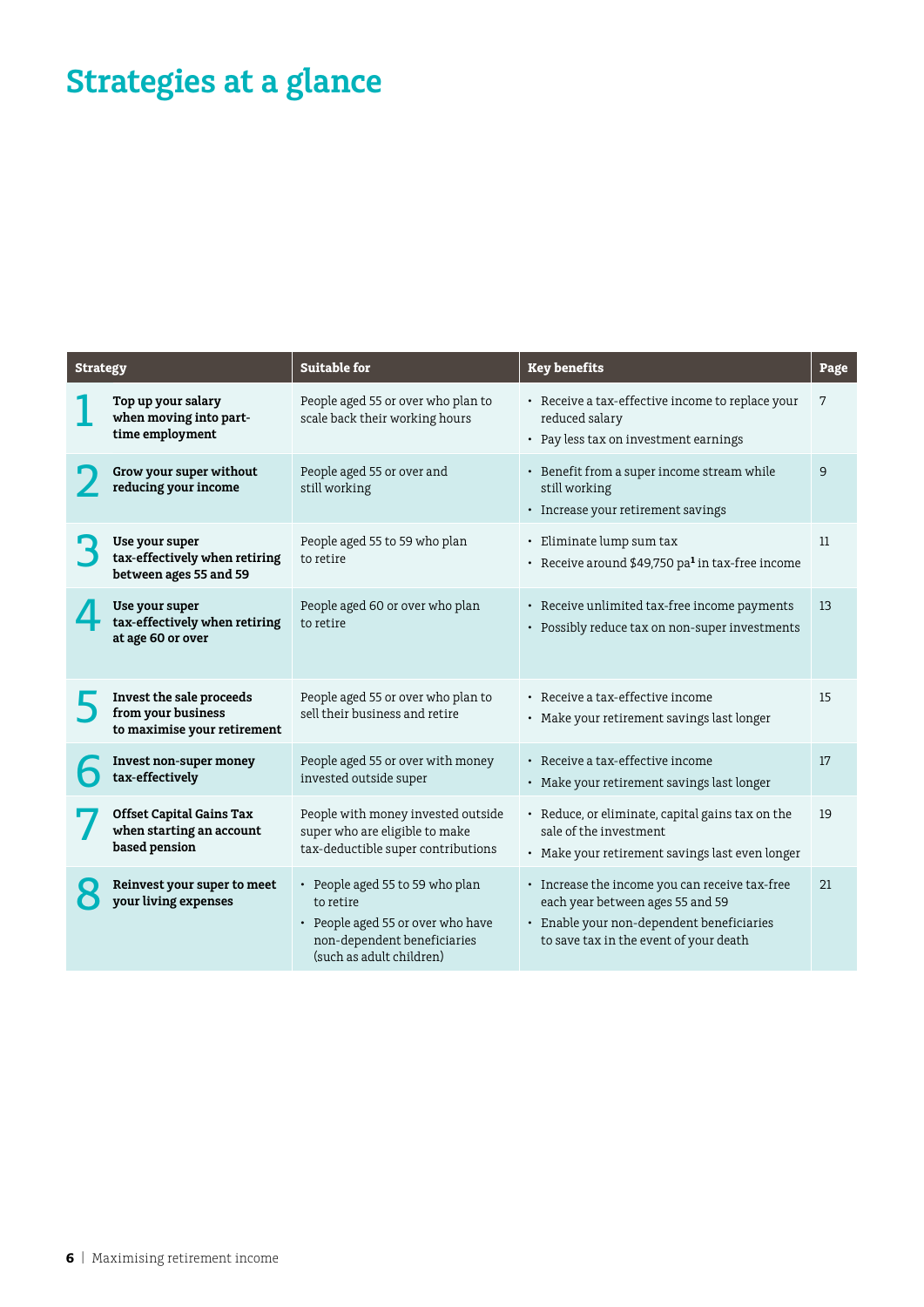# **Strategy 1** Top up your salary when moving into part-time employment

If you're aged 55 or over and plan to scale back your working hours, you may want to invest some of your super in a transition to retirement pension.

### **What are the benefits?**

By using this strategy, you could:

- • receive a tax-effective income to replace your reduced salary, and
- pay less tax on investment earnings.

### **How does the strategy work?**

To use this strategy, you need to invest some of your preserved or restricted non-preserved super in a transition to retirement pension (TTR).

The key benefit of doing this is you can receive an income from the TTR to replace the salary you'll forgo when reducing your working hours.

However, you should also keep in mind that you're likely to pay less tax on the income you receive from the TTR than you do on your salary or wages.

This is because the taxable income payments from a TTR attract a 15% tax offset between ages 55 and 59 (see FAQs) and your income payments**<sup>1</sup>** are tax-free at age 60 or over.

As a result, you'll generally need to draw less income from the TTR to replace your reduced salary.

Another key benefit is that no tax is payable on investment earnings in a TTR, whereas earnings in super are generally taxed at a maximum rate of 15%.

So getting super money into a TTR can also enable you to reduce the tax payable on investment earnings going forward.

There are, however, a range of issues you'll need to consider before starting a TTR. For example:

- you'll need to draw a minimum income each year (see FAQs)
- • you can't draw more than 10% of the account balance each year, and
- you can only take a cash lump sum (or purchase a different type of income stream) once you permanently retire, reach age 65 or meet another condition of release (see FAQs).

#### **To find out whether this strategy suits your needs and circumstances, we recommend you speak to a financial adviser or registered tax agent.**

**1** Assumes the TTR is commenced from taxed super fund (see Glossary).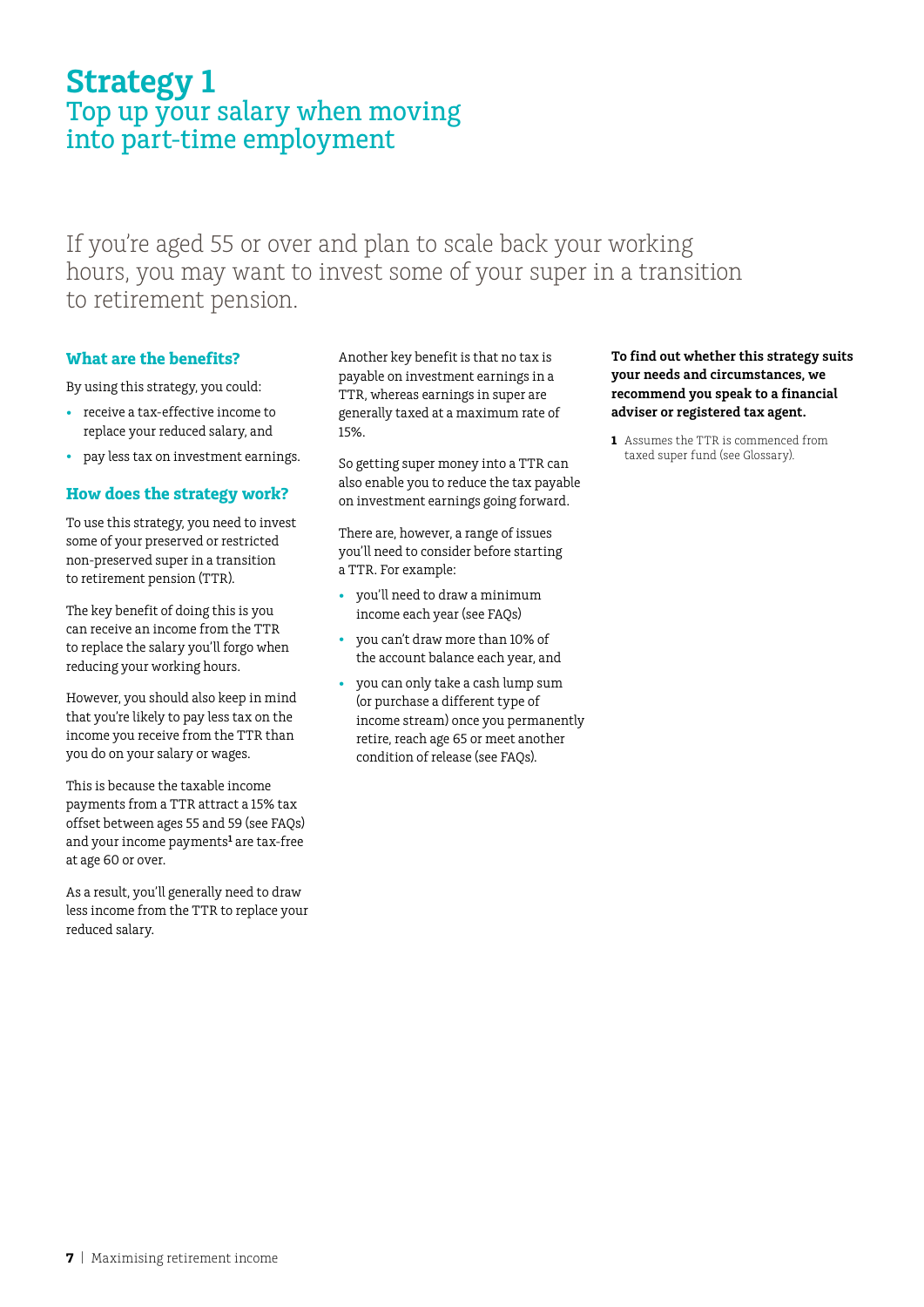## Strategy 1 Top up your salary when moving into part-time employment

#### **Case study**

**Mark, aged 58,** works full-time, earns a salary of \$80,000 pa (or \$60,853 after tax) and has \$400,000**<sup>2</sup>** in super. He wants to cut back to a three-day working week so he can spend more time with his grandchildren and play more golf.

While Mark's salary will reduce to \$48,000 pa, he doesn't want to compromise his living standard. To help him achieve his goals, his financial adviser suggests he invest his entire super benefit in a TTR and draw an income of \$25,416**<sup>3</sup>** over the next 12 months.

By using this strategy, he'll be able to replace his pay cut of \$32,000 and continue to receive an after-tax income of \$60,853 pa.

**Note:** The main reason he only needs to receive \$25,416 pa from his TTR to cover his pay cut of \$32,000 is because, unlike his salary, the TTR income attracts a 15% tax offset.

| In year one                   | <b>Before strategy</b> | <b>After strategy</b> |
|-------------------------------|------------------------|-----------------------|
| Pre-tax salary                | \$80,000               | \$48,000              |
| TTR income                    | Nil                    | \$25,416              |
| Total pre-tax income          | \$80,000               | \$74,316              |
| Less tax payable <sup>4</sup> | ( \$19,147)            | ( \$12, 563)          |
| After-tax income              | \$60,853               | \$60,853              |

Mark could achieve his after-tax income goal if he invests as little as \$254,160 in the TTR and draws the maximum income of \$25,416. However, by investing his entire super balance of \$400,000 in the TTR, he'll benefit more from the fact that no tax is payable on earnings in the pension. He'll also have the flexibility to increase his income payments if he wants to cut back his working hours even more in the future.

- **2** Mark's super benefit consists entirely of the taxable component (see Glossary).
- **3** In two years time, when Mark reaches age 60, he'll pay no tax on the TTR income payments. He'll therefore only need to draw an income of \$12,853 from his TTR to maintain his aftertax income.
- **4** The tax payable takes into account the 15% pension tax offset available to account based pensions (see FAQs).

- • Many people on reduced hours will continue to receive Superannuation Guarantee contributions (and possibly Government co-contributions – see FAQs). It's therefore important to check whether your super fund has any minimum account balance requirements before starting a TTR.
- • If you have other financial resources (and you plan to reduce your working hours), you may be better off keeping your benefits in super and using this other money to replace your reduced salary.
- • If you have met a condition of release (see FAQs) and you don't have other financial resources to draw on, you should consider investing your super in an account based pension, rather than a TTR. This is because an account based pension is not subject to the maximum income and withdrawal restrictions associated with a TTR – see page 5.
- A TTR could also be used to maintain your living standard when making salary sacrifice super contributions (see Strategy 2).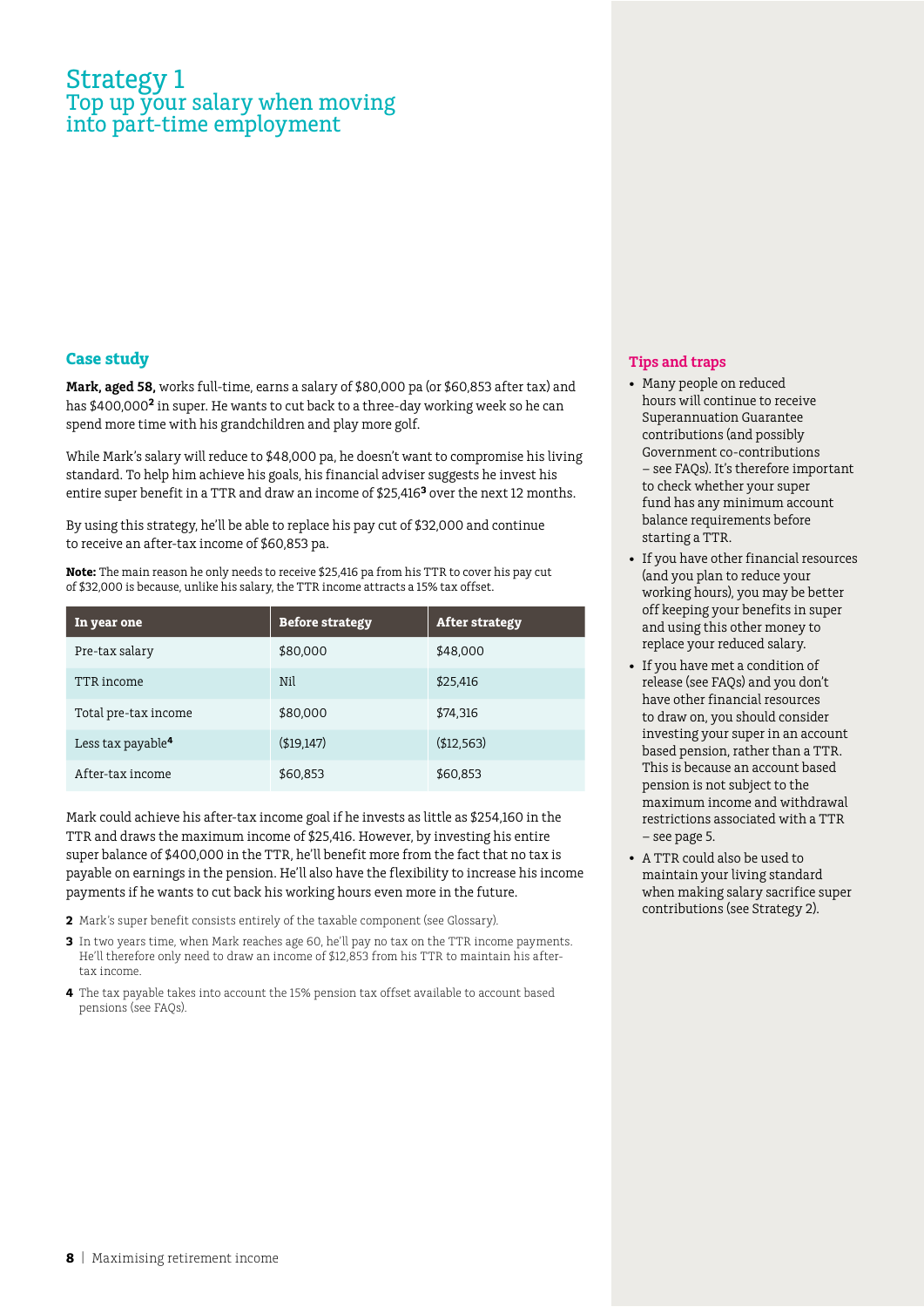# **Strategy 2** Grow your super without reducing your income

If you're aged 55 or over and plan to keep working, you may want to sacrifice some of your pre-tax salary into a super fund and use a transition to retirement pension to replace your reduced salary.

### **What are the benefits?**

By using this strategy, you could:

- • take advantage of a tax-effective income stream investment while you're still working, and
- build a bigger retirement nest egg without reducing your current income.

### **How does the strategy work?**

This strategy involves:

- • arranging with your employer to sacrifice part of your pre-tax salary directly into a super fund
- investing some of your existing preserved or restricted non-preserved super in a transition to retirement (TTR) pension, and
- • using the regular payments from the TTR to replace the income you sacrifice into super.

By taking these steps, it's possible to accumulate more money for your retirement, due to a range of potential benefits. For example:

- • salary sacrifice super contributions are generally taxed at up to 15%, rather than at marginal rates of up to 49%**<sup>1</sup>**
- earnings in a TTR are tax-free, whereas earnings in a super fund are generally taxed at a maximum rate of 15%, and
- the taxable income payments from the TTR will attract a 15% pension offset between ages 55 and 59 (see FAQs). Also, when you reach age 60, the TTR income payments are completely tax-free**2** and you don't have to include these amounts in your annual tax return (which could reduce the tax payable on your non-super investments).

While the magnitude of the tax savings will depend on your particular circumstances, combining salary sacrifice with a TTR could be a powerful pre-retirement strategy**3**.

#### **To find out whether you could benefit from this strategy, please speak to a financial adviser or registered tax agent.**

**Note:** This strategy could also be used if you're self-employed (see Glossary). However, rather than making salary sacrifice contributions, you need to make personal deductible super contributions.

- **1** Includes Medicare Levy and Temporary Budget Repair Levy and assumes you have quoted your TFN to your fund.
- **2** Assumes the TTR is commenced from a taxed super fund (see Glossary).
- **3** Limits apply as to how much you can contribute to super (see FAQs ).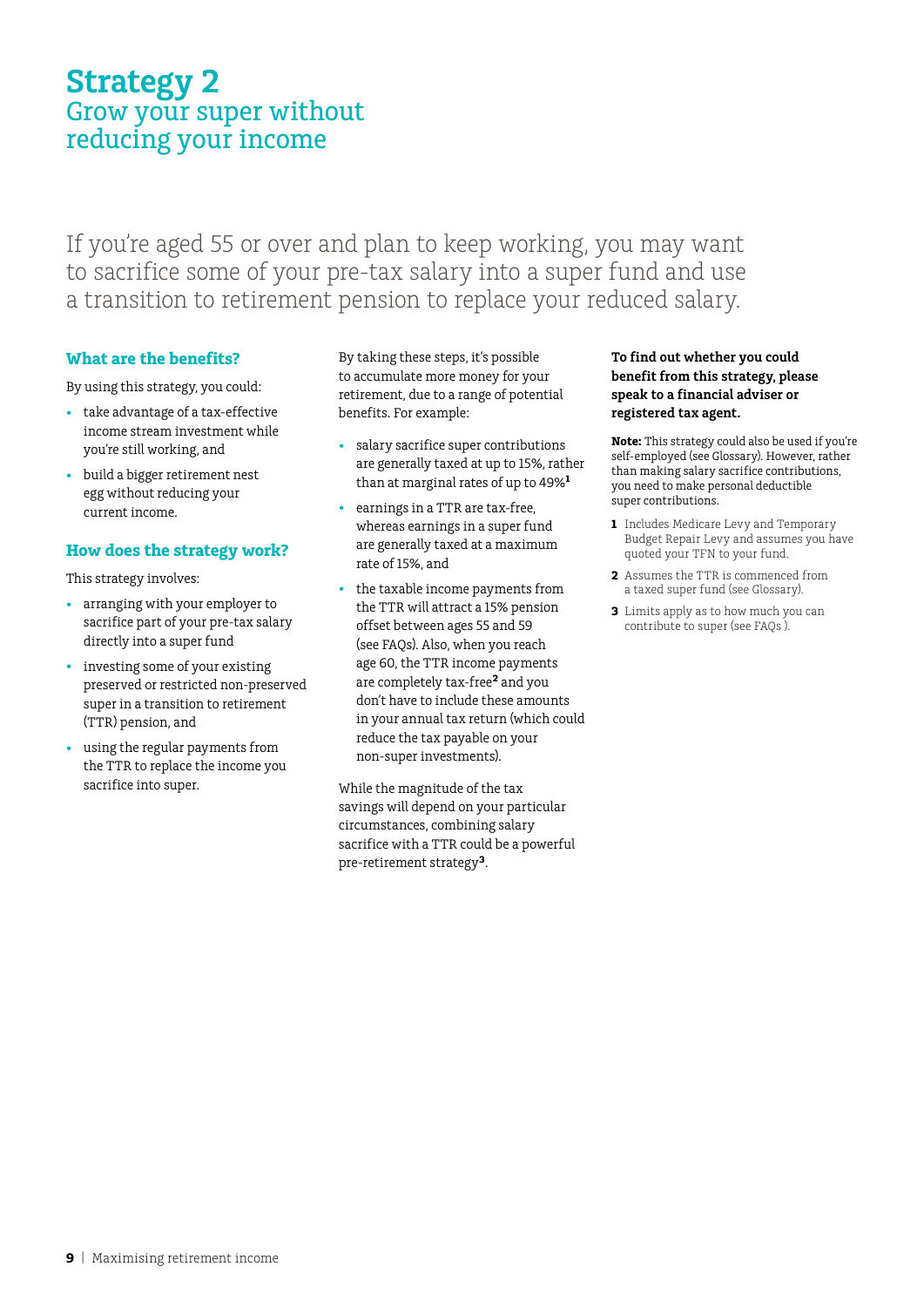## Strategy 2 Grow your super without reducing your income

#### **Case study**

**Craig, aged 55,** earns a salary of \$90,000 pa and, on top of this, his employer pays 9.50% Superannuation Guarantee (SG) contributions. He wants to ensure he'll have enough money to retire comfortably in 10 years but, in the meantime, would like to maintain his after-tax income which is currently \$66,953 pa.

To help him achieve his goals, Craig's financial adviser recommends he:

- • use his existing super balance of \$300,000 to start a TTR
- elects to receive income from the TTR of \$21,230 in the first year, and
- sacrifices \$26,450 into his super fund, in the first year.

| In year one                    | <b>Before strategy</b> | <b>After strategy</b> |
|--------------------------------|------------------------|-----------------------|
| Pre-tax salary                 | \$90,000               | \$63,550              |
| <b>TTR</b> income              | Nil                    | \$21,230              |
| Total pre-tax income           | \$90,000               | \$84.780              |
| Less tax payable               | \$23.047               | \$17,827              |
| After-tax income               | \$66,953               | \$66,953              |
| <b>SG</b> contributions        | \$8.550                | \$8.550               |
| Salary sacrifice contributions | Nil                    | \$26,450              |

Once the strategy is established, Craig's adviser makes a number of ongoing recommendations, including that he periodically adjust:

- the amount he contributes into super (so he stays within the concessional contribution cap – see FAQs), and
- the amount he draws from the TTR (so he can continue to achieve his after-tax income goal each year).

Below we show the value this strategy could add over various time periods. For example, if Craig uses this strategy for the next 10 years, he could increase his retirement savings by a further \$40,791 without compromising his current living standards

|             | <b>Value of investments</b>            | <b>Value added</b>                       |             |
|-------------|----------------------------------------|------------------------------------------|-------------|
| After year: | <b>Before strategy</b><br>(super only) | <b>After strategy</b><br>(super and TTR) | by strategy |
|             | \$328,235                              | \$333,058                                | \$4,823     |
| 5           | \$469,182                              | \$496,912                                | \$27,730    |
| 10          | \$721,993                              | \$762,784                                | \$40,791    |

#### **Tips and traps**

- When using this strategy, you need to consider the following:
	- To replace salary sacrifice contributions, you need to invest a sufficient amount of super in a TTR.
	- A minimum and maximum income limit apply to a TTR (see FAQs) and lump sum withdrawals can only be made in certain circumstances.
	- If your SG contributions are based on your reduced salary, this strategy could erode your wealth.
- There may be an advantage in splitting some of your salary sacrifice or other taxable super contributions with your spouse (see your financial adviser for more information).
- • You will pay tax on the taxable component of your TTR payments at your marginal rates less a 15% pension tax offset between the ages 55 and 60.

**Assumptions:** Craig's super balance of \$300,000 consists entirely of the taxable component. Craig has private patient hospital cover and does not pay Medicare Levy Surcharge. He continues to receive 9.5% SG contributions based on his package of \$90,000pa, even after he makes salary sacrifice super contributions. Craig's financial adviser monitors and reduces Craig's salary sacrifice each year as required to remain within his concessional contribution cap. He commenced the strategy on 1 July 2014. Both the super and TTR investment earn a total pre-tax return of 7.7% pa (split 3.3% income and 4.4% growth). Investment income is franked at 30%. Salary is indexed at 3%. From age 60, Craig's adviser also recommends he commute and repurchase the TTR each year and invest any surplus income in super, draw the maximum income, as a non-concessional contribution. All values are after CGT (including discounting). The value added by the strategy is represented in future dollars.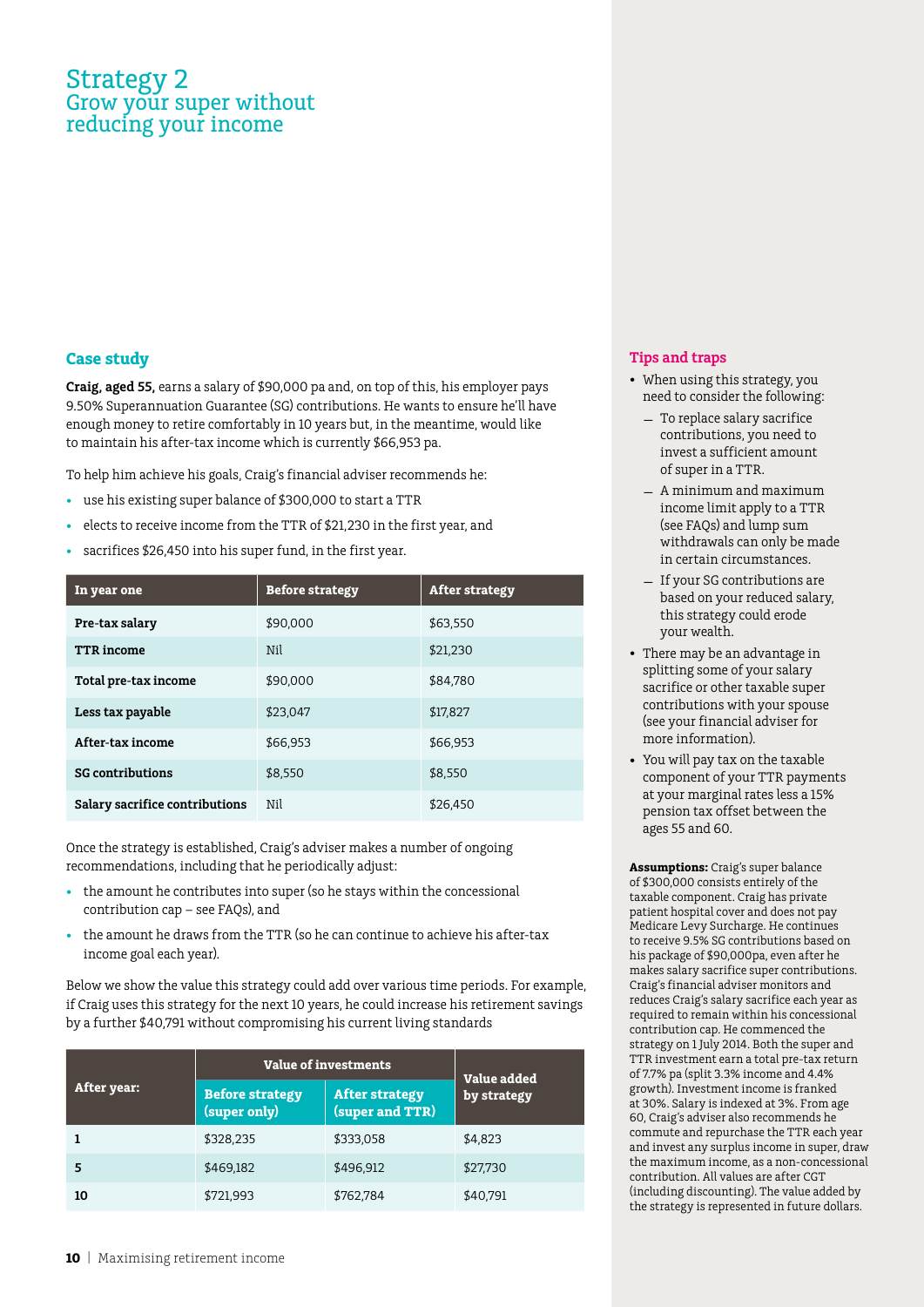# **Strategy 3** Use your super tax-effectively when retiring between ages 55 and 59

If you retire between ages 55 and 59, you may want to use your super to start an account based pension, rather than take a cash lump sum.

### **What are the benefits?**

By using this strategy, you could:

- • eliminate lump sum tax, and
- receive a tax-effective income to meet your living expenses.

### **How does the strategy work?**

If you receive your super as a lump sum prior to age 60:

- • you'll generally have to pay lump sum tax on at least some of your benefit (see FAQs), and
- when you invest the net proceeds outside super, the maximum tax-free income you could receive is \$20,542**<sup>1</sup>** (see table below).

Conversely, if you use your super to start an account based pension:

- • lump sum tax isn't payable when you commence the investment
- • no tax will be payable on earnings within the fund, and
- • you could receive a higher tax-free income in the current and future financial years (as the table below shows).

**A financial adviser or registered tax agent can help you determine whether you could benefit from this strategy.**

#### **Maximum taxable income that can be received tax-free (pa)**

| Age                                              | <b>From investments</b><br>held outside super | <b>From account based pensions</b>                                                                                                                                                                                     |
|--------------------------------------------------|-----------------------------------------------|------------------------------------------------------------------------------------------------------------------------------------------------------------------------------------------------------------------------|
| $55 - 59$                                        | $$20.542$ <sup>1</sup>                        | $$49.753$ <sup>3</sup>                                                                                                                                                                                                 |
| $60 - Age$ pension age <sup>2</sup>              | $$20,542$ <sup>1</sup>                        | $\cdot$ Unlimited tax-free <sup>4</sup><br>income payments<br>• You don't have to include the<br>income payments in your<br>annual tax return (which could<br>reduce the tax payable on your<br>non-super investments) |
| Age pension age <sup>2</sup> and over<br>singles | \$32.2795                                     | As above                                                                                                                                                                                                               |
| • per member of couple                           | \$28,9745                                     | As above                                                                                                                                                                                                               |

- **1** This figure applies in 2014/15 and takes into account the low income tax offset (see FAQs).
- **2** The age at which you become eligible for the age pension.
- **3** This figure applies in 2014/15 and takes into account the low income tax offset and 15% pension tax offset (see FAQs) and assumes no other income is received.
- **4** Assumes the account based pension is commenced from a taxed super fund (see Glossary).
- **5** These figures apply in 2014/15 and take into account the low income tax offset and Seniors and Pensioners tax offset (see FAQs).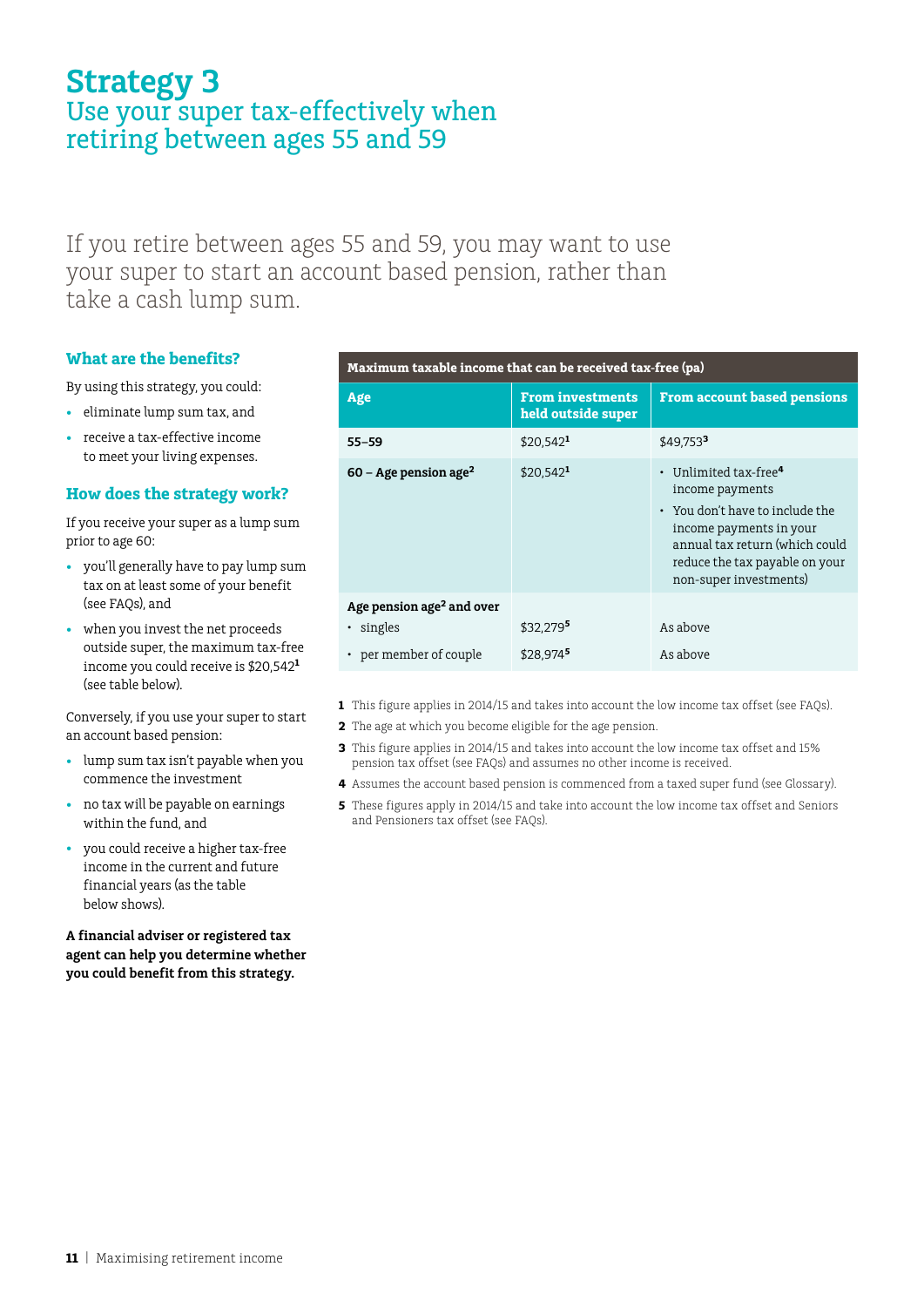# Strategy 3 Use your super tax-effectively when retiring between ages 55 and 59

#### **Case study**

**Ruth, aged 55,** has \$500,000 in super consisting entirely of the taxable component (see Glossary).

Her financial adviser explains that if she takes her super as cash, she'll need to pay lump sum tax of \$53,550. Conversely, if she uses her super to start an account based pension, no lump sum tax will be payable and she'll get to use her full super benefit to meet her future requirements.

|                                               | Receive super as<br>cash lump sum | <b>Start account</b><br>based pension |
|-----------------------------------------------|-----------------------------------|---------------------------------------|
| Value of super at retirement                  | \$500,000                         | \$500,000                             |
| Less low rate cap on the<br>taxable component | \$185.000 <sup>6</sup>            | N/A                                   |
| Taxable lump sum withdrawn                    | \$315,000                         | N/A                                   |
| Less lump sum tax at 17% <sup>7</sup>         | ( \$53,550)                       | N/A                                   |
| Net amount invested                           | \$446,450                         | \$500,000                             |

Ruth's financial adviser also explains that, when compared to taking a lump sum and investing the net proceeds outside super, starting an account based pension could enable her to pay less tax on her income during her retirement.

As a result, Ruth's adviser estimates she'll use up less of her capital and will have more money left over at the end of 5, 10 and 20 years (in today's dollars).

| <b>After year</b> | <b>Value of investments</b>                              |                                              | Value added by<br>starting account |
|-------------------|----------------------------------------------------------|----------------------------------------------|------------------------------------|
|                   | <b>Invest net lump sum</b><br>outside super <sup>8</sup> | <b>Start account</b><br><b>based pension</b> | based pension                      |
|                   | \$393.943                                                | \$507,879                                    | \$113,936                          |
| 10                | \$306,409                                                | \$363,182                                    | \$56,773                           |
| 20                | \$202,465                                                | \$313,045                                    | \$110,580                          |

**Assumptions:** Both the account based pension and the non-super investment generate a pre-tax return of 7.7% pa (split 3.3% income, 4.4% growth, 30% franking on income). Ruth's after-tax income goal (\$35,000 in year one) is indexed at 3% pa. Where an income shortfall occurs, capital is withdrawn from the non-super investment or additional income is drawn from the account based pension. Where applicable, age pension benefits are taken into account. Ruth is a homeowner and has no other financial assets that would impact the Assets Test.

- • Capital gains tax (CGT) may also be payable within the fund when super is received as a cash lump sum. However, with some super funds (such as a self-managed fund or a discretionary master trust), no CGT will be payable when you start an account based pension.
- If you need to take some of your super as a cash lump sum, you may want to defer receiving benefits until you reach age 60 when you will be able to make unlimited tax free withdrawals.
- • Using your super to start an account based pension could also be tax-effective if you retire at age 60 or over (see Strategy 4).
- Before starting an account based pension, you may want to invest non-super money in super (see Strategy 6).
- There may be some tax and/or estate planning advantages if you receive some of your super as a lump sum and recontribute the amount into super as a personal after-tax contribution prior to starting the account based pension (see Strategy 8).
- **6** This figure applies in 2014/15.
- **7** Includes Medicare Levy.
- **8** These figures reflect any tax that would be payable on unrealised capital gains if the non-super investment was cashed out at the end of each of these periods.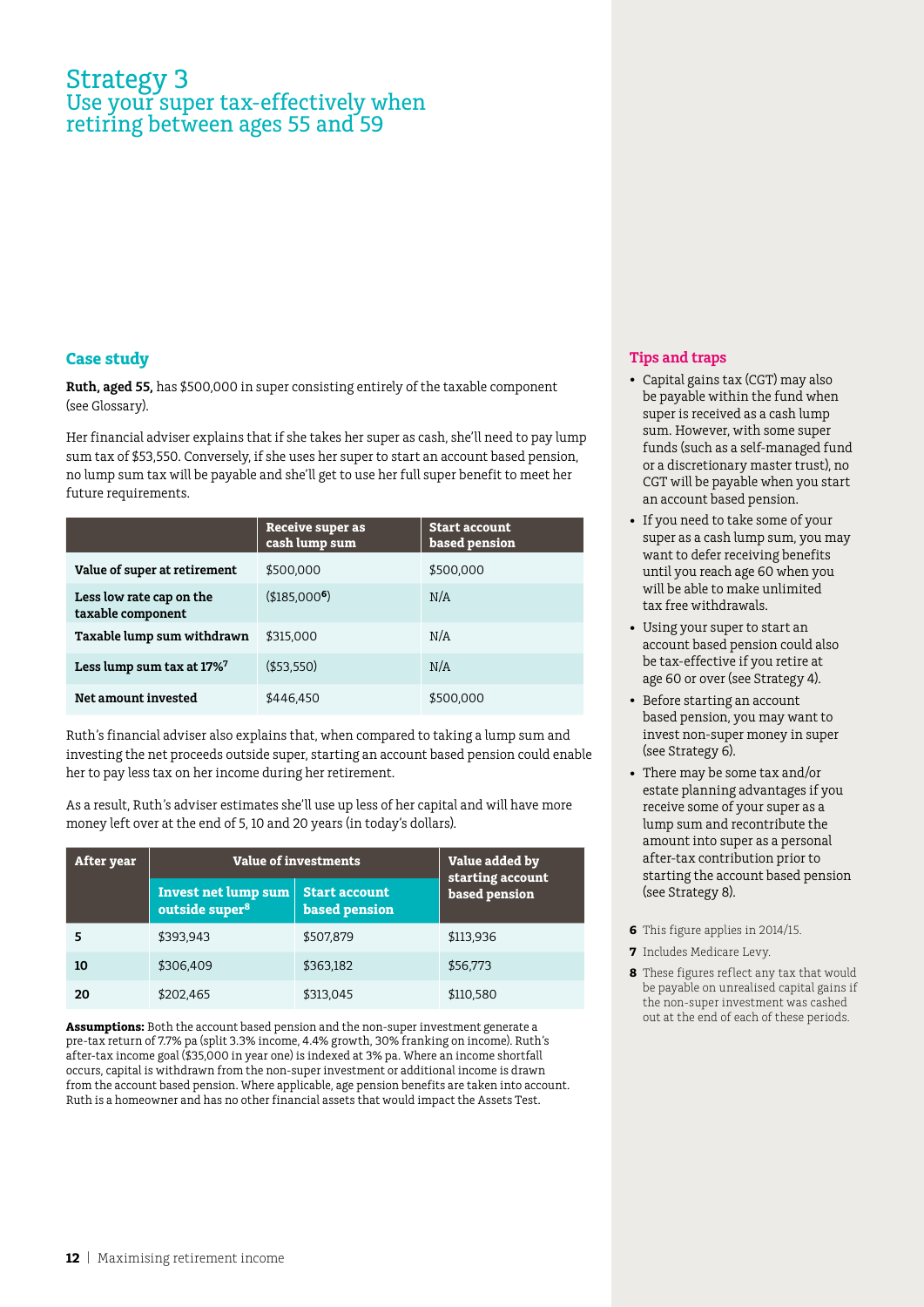# **Strategy 4** Use your super tax-effectively when retiring at age 60 or over

If you retire at age 60 or over, you may want to use your super to start an account based pension, rather than take a cash lump sum.

### **What are the benefits?**

By using this strategy, you could:

- • receive unlimited tax-free income payments, and
- • possibly reduce the tax payable on your non-super investments.

#### **How does the strategy work?**

If you receive your super as a lump sum at age 60 or over, unlike people under age 60 (see Strategy 3), you won't be liable for lump sum tax on your benefit**1**.

However, when you invest the proceeds outside super, the maximum tax-free income you could receive ranges from \$20,542**2** to \$32,279**3** pa (see table below).

Conversely, if you use your super to start an account based pension, no tax will be payable on earnings within the fund.

You could also receive a higher tax-free income in the current and future financial years (as the table below shows). This is particularly true if your super benefit is quite large and/or you will receive income from other sources (such as from non-super investments).

**To find out whether this strategy suits your needs and circumstances, you should speak to a financial adviser or registered tax agent.**

#### **Maximum taxable income that can be received tax-free (pa)**

| Age                                   | <b>From investments</b><br>held outside super | <b>From account based pensions</b>                                                                                                                                                                                     |
|---------------------------------------|-----------------------------------------------|------------------------------------------------------------------------------------------------------------------------------------------------------------------------------------------------------------------------|
| $60$ – Age pension age <sup>4</sup>   | $$20.542$ <sup>2</sup>                        | $\cdot$ Unlimited tax-free <sup>1</sup><br>income payments<br>• You don't have to include<br>the income payments in your<br>annual tax return (which could<br>reduce the tax payable on<br>your non-super investments) |
| Age pension age <sup>4</sup> and over |                                               |                                                                                                                                                                                                                        |
| singles                               | $$32,279^3$                                   | As above                                                                                                                                                                                                               |
| • per member of couple                | $$28,974^3$                                   | As above                                                                                                                                                                                                               |

- **1** Assumes the lump sum withdrawal is made from a taxed super fund (see Glossary).
- **2** This figure applies in 2014/15 and takes into account the low income tax offset (see FAQs).
	- **3** These figures apply in 2014/15 and take into account the low income tax offset and Seniors and Pensioners tax offset (see FAQs).
- **4** The age at which you become eligible for the age pension.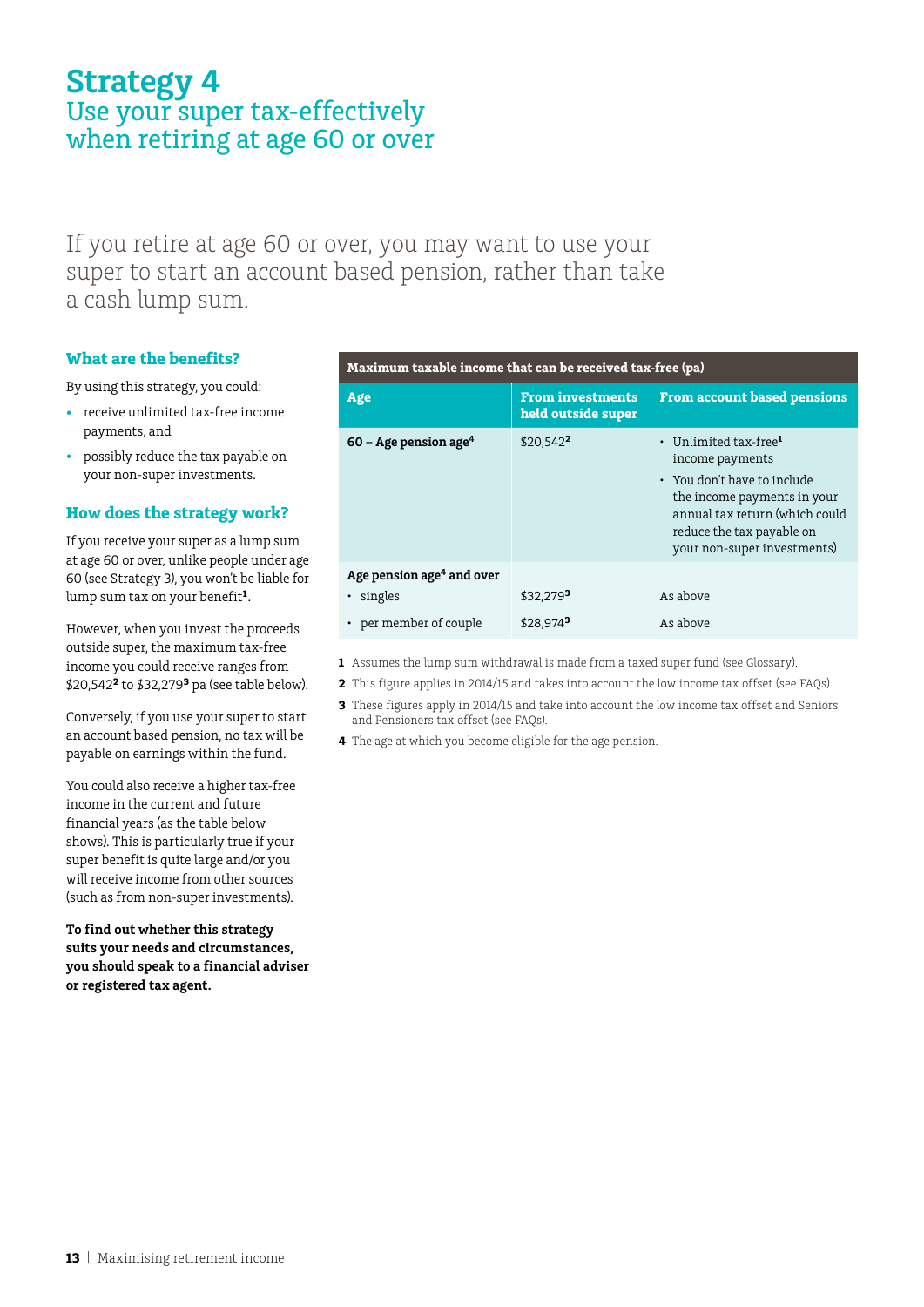# Strategy 4 Use your super tax-effectively when retiring at age 60 or over

#### **Case study**

**Warren, aged 60,** has \$500,000 in super and \$150,000 in a term deposit outside super. He is about to retire and needs an after-tax income of \$50,000 pa to meet his living expenses.

He was considering taking his super as a lump sum and investing outside super in a managed fund. However, his financial adviser explains that if he uses his super to start an account based pension, he'll pay less tax on his income during his retirement.

This is because the income payments from the account based pension will be tax-free. Furthermore, because the account based pension income won't have to be included in his tax return, he'll pay less tax on the income from his term deposit.

As a result, Warren's adviser estimates he'll use up less of his capital and will have more money left over at the end of 5, 10 and 15 years (in today's dollars).

| After year: | Value of investments <sup>5</sup>                                |                                       | Value added by<br>starting account |
|-------------|------------------------------------------------------------------|---------------------------------------|------------------------------------|
|             | <b>Take</b> lump<br>sum and invest<br>outside super <sup>6</sup> | <b>Start account</b><br>based pension | based pension                      |
| 5           | \$391,096                                                        | \$405.903                             | \$14,807                           |
| 10          | \$296,110                                                        | \$322,140                             | \$26,030                           |
| 15          | \$215,970                                                        | \$226,741                             | \$10,771                           |

**Assumptions:** Warren's super balance of \$500,000 consists entirely of the taxable component. Both the account based pension and managed fund generate a pre-tax return of 7.7% pa (split 3.3% income and 4.4% growth). The term deposit provides an income of 6% pa. Warren's after-tax income goal (\$50,000 in year one) is indexed at 3% pa. Any income received above Warren's requirement is invested in the managed fund investment. Where applicable, age pension benefits are taken into account. Warren is a homeowner and, apart from his term deposit, he has no other financial assets that would impact the Assets Test.

- • Before starting an account based pension, you may want to invest non-super money in super (see Strategy 6).
- • There may be some estate planning advantages if you receive some of your super as a lump sum and recontribute the amount into super as a personal after-tax contribution prior to starting the account based pension (see Strategy 8).
- **5** Excludes the term deposit.
- **6** These figures reflect any tax that would be payable on unrealised capital gains if the managed fund was cashed out at the end of each of these periods.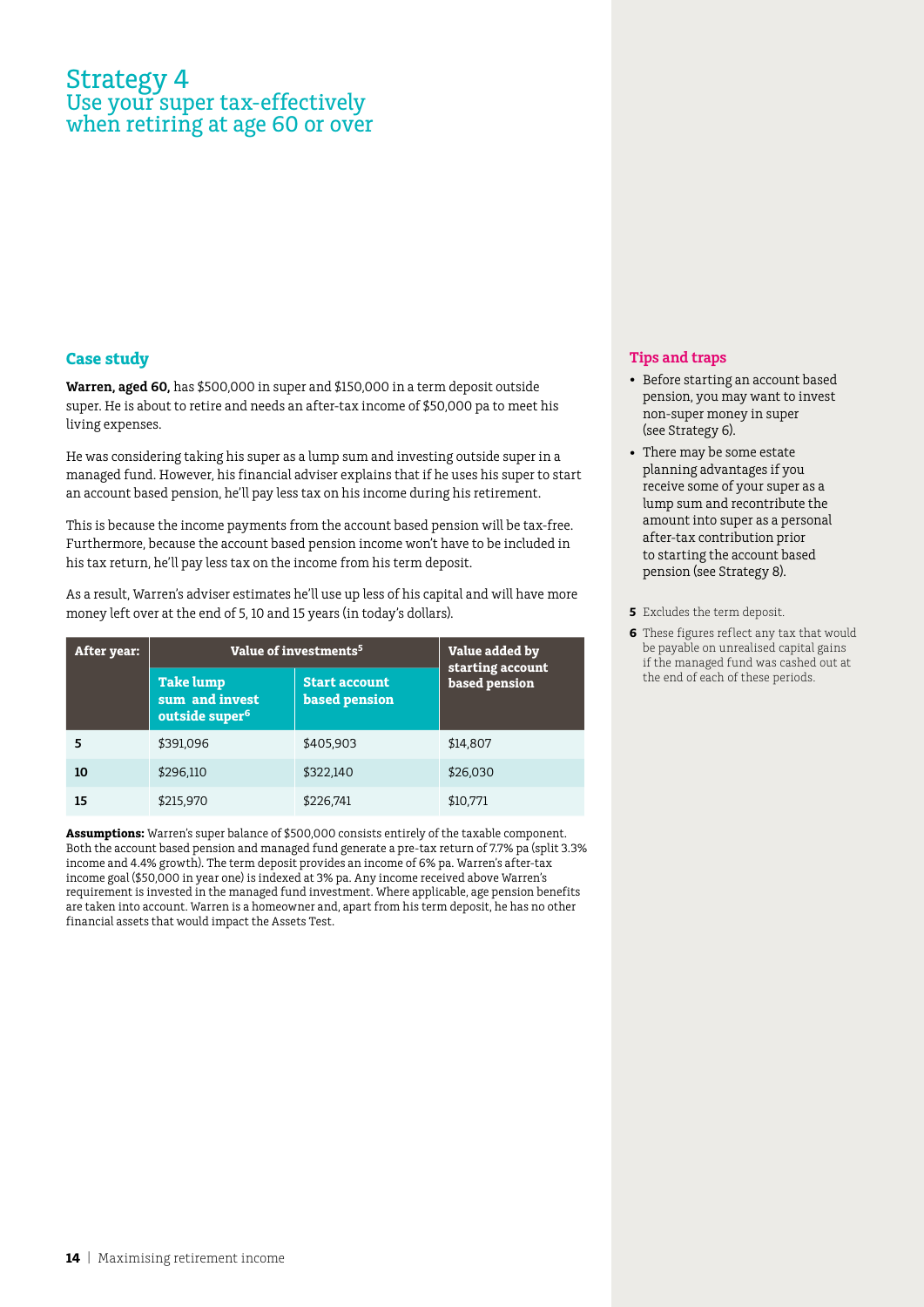## **Strategy 5** Invest the sale proceeds from your business to maximise your retirement

If you're selling your business to retire, you may want to use the sale proceeds to make a personal after-tax super contribution and start an account based pension.

### **What are the benefits?**

By using this strategy, you could:

- receive a tax-effective income to meet your living expenses, and
- make your retirement savings last longer.

#### **How does the strategy work?**

If you invest the proceeds from the sale of your business outside super, the maximum tax-free income you could receive ranges from \$20,542**<sup>1</sup>** to \$32,279**<sup>2</sup>** pa (see table below).

Conversely, if you use the sale proceeds to make a personal after-tax super contribution and start an account based pension:

- no tax will be payable on earnings within the fund, and
- • you could receive a higher tax-free income in the current or future financial years (as the table below shows).

While these tax concessions could make a big difference to your retirement lifestyle, there's a cap on the amount of personal after-tax (and other non-concessional) super contributions you can make without incurring a penalty.

This cap is \$180,000 a year, or up to \$540,000 in one year if you're under age 65 in that year and meet certain other conditions (see FAQs).

In addition to this cap, it's possible to use certain proceeds from the sale of your business to make personal after-tax super contributions of up to \$1,355,000**<sup>4</sup>** over your lifetime. This is known as the CGT cap (see FAQs).

**To find out whether this strategy suits your needs and circumstances, consider speaking to a financial adviser or registered tax agent.**

| Maximum taxable income that can be received tax-free (pa) |                                               |                                                                                                                                                                                                                      |  |
|-----------------------------------------------------------|-----------------------------------------------|----------------------------------------------------------------------------------------------------------------------------------------------------------------------------------------------------------------------|--|
| Age                                                       | <b>From investments</b><br>held outside super | <b>From account based pensions</b>                                                                                                                                                                                   |  |
| $55 - 59$                                                 | $$20.542$ <sup>1</sup>                        | \$49.7535                                                                                                                                                                                                            |  |
| $60 - Age$ pension age <sup>4</sup>                       | $$20,542$ <sup>1</sup>                        | • Unlimited tax-free $6$<br>income payments<br>• You don't have to include the<br>income payments in your<br>annual tax return (which could<br>reduce the tax payable <sup>8</sup> on<br>your non-super investments) |  |
| Age pension age <sup>4</sup> and over<br>• singles        | \$32.2792                                     | As above                                                                                                                                                                                                             |  |
| • per member of couple                                    | $$28.974$ <sup>2</sup>                        | As above                                                                                                                                                                                                             |  |

**1** This figure applies in 2014/15 and takes into account the low income tax offset (see FAQs).

**2** These figures apply in 2014/15 and take into account the low income tax offset and Seniors and Pensioners tax offset (see FAQs).

- **3** This figure applies in 2014/15 and may be indexed on 1 July of each year.
- **4** The age at which you become eligible for the age pension.
- **5** This figure applies in 2014/15 and takes into account the low income tax offset and 15% pension tax offset (see FAQs) and assumes no other income is received.
- **6** Assumes the account based pension is commenced from a taxed super fund (see Glossary).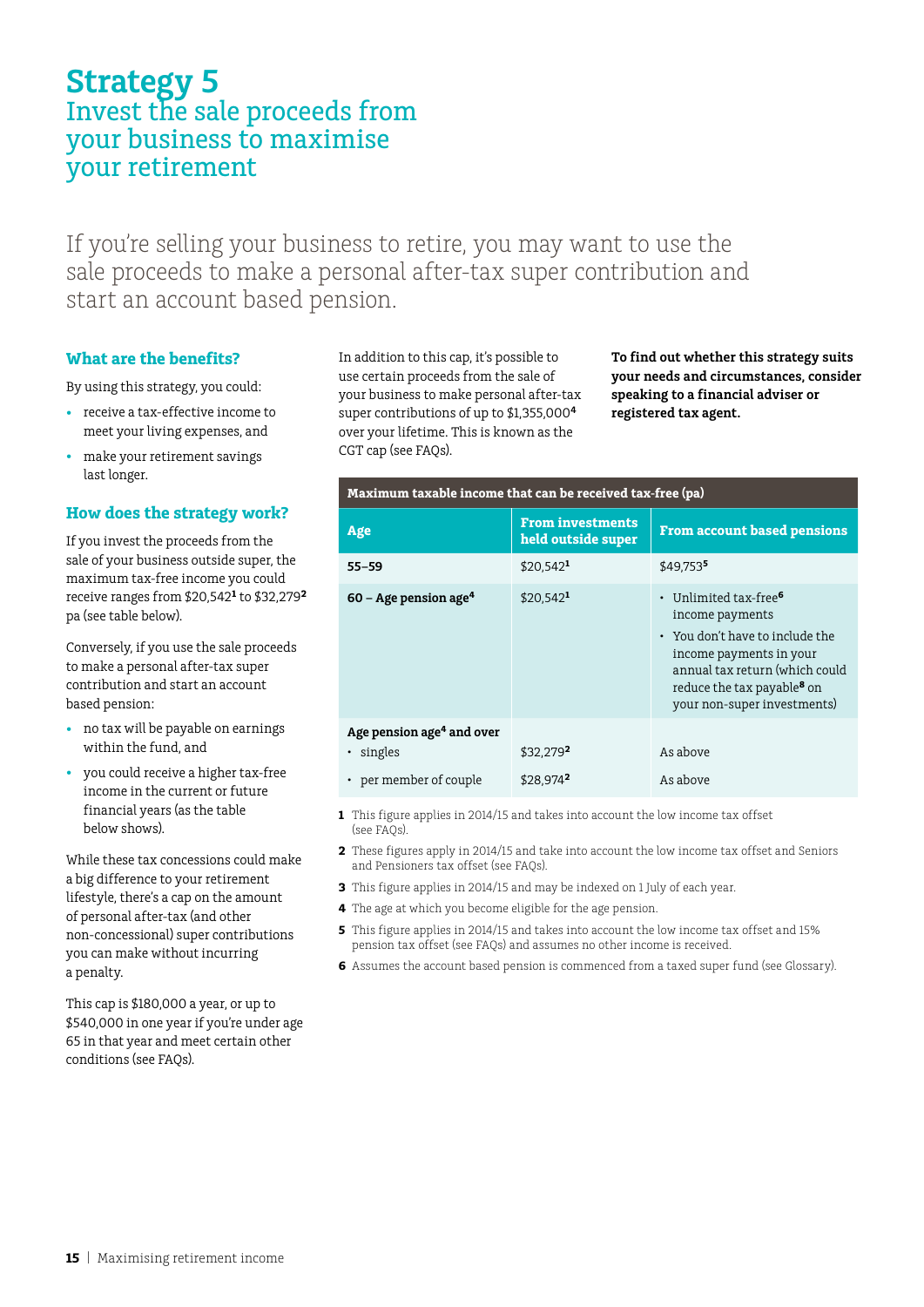### Strategy 5 Invest the sale proceeds from your business to maximise your retirement

#### **Case study**

**Adrian, aged 60,** recently sold his small business, which he had owned for over 15 years and received \$1 million after claiming the 15 year CGT exemption (see FAQs).

He's about to retire and needs an after-tax income of \$70,000 pa to meet his living expenses. To achieve his goals, his financial adviser suggests he:

- use the sale proceeds of \$1 million to make a personal after-tax super contribution (by utilising the CGT cap**<sup>7</sup>**), and
- start an account based pension.

When compared to investing the sale proceeds outside super, this strategy will enable Adrian to pay less tax on his income during his retirement.

As a result, Adrian's adviser estimates he'll use up less of his capital and will have more money left over at the end of 5, 10 and 20 years (in today's dollars).

| After year: | <b>Value of investments</b>                                      |                                                                            | Value added by<br>starting account |
|-------------|------------------------------------------------------------------|----------------------------------------------------------------------------|------------------------------------|
|             | <b>Take lump</b><br>sum and invest<br>outside super <sup>8</sup> | <b>Invest sale proceeds</b><br>in super and start<br>account based pension | based pension                      |
| 5           | \$802.444                                                        | \$884.177                                                                  | \$81.733                           |
| 10          | \$607,316                                                        | \$736,530                                                                  | \$129,214                          |
| 20          | \$204,964                                                        | \$308,384                                                                  | \$103,420                          |

**Assumptions:** Both the account based pension and the non-super investment earn a total pre-tax return of 7.7% pa (split 3.3% income and 4.4% growth). Adrian's after-tax income goal (\$70,000 in year one) is indexed at 30% Franking on Income . He is advised by his registered tax agent he is eligible to use any income received above Adrian's requirement is invested in the non-super investment.

- **7** Claiming \$1 million against the CGT cap will give Adrian the scope to utilise the \$180,000 or \$540,000 cap on non-concessional contributions, should he want to invest other money in super in the current year or future years.
- **8** These figures reflect any tax that would be payable on unrealised capital gains if the non-super investment was cashed out at the end of each of these periods.

- If the proceeds from your business exceed the amount you're able to contribute into super in the year of sale, you may be able to make additional super contributions in future years by using the \$180,000 or \$540,000 cap on non-concessional contributions and/or contribute to super for your spouse.
- If you think you may start another business in the future, you should consider using up the \$180,000 or \$540,000 cap on non-concessional super contributions before using the CGT cap of \$1,355,000**4** that's available on the sale of business assets. This may enable you to use the remaining CGT cap at a later date.
- You need to notify your super fund on or before making the contribution, if you want any personal after-tax contributions to count towards your CGT cap.
- There are a range of other concessions that could be used to reduce capital gains tax when selling business assets (see FAQs).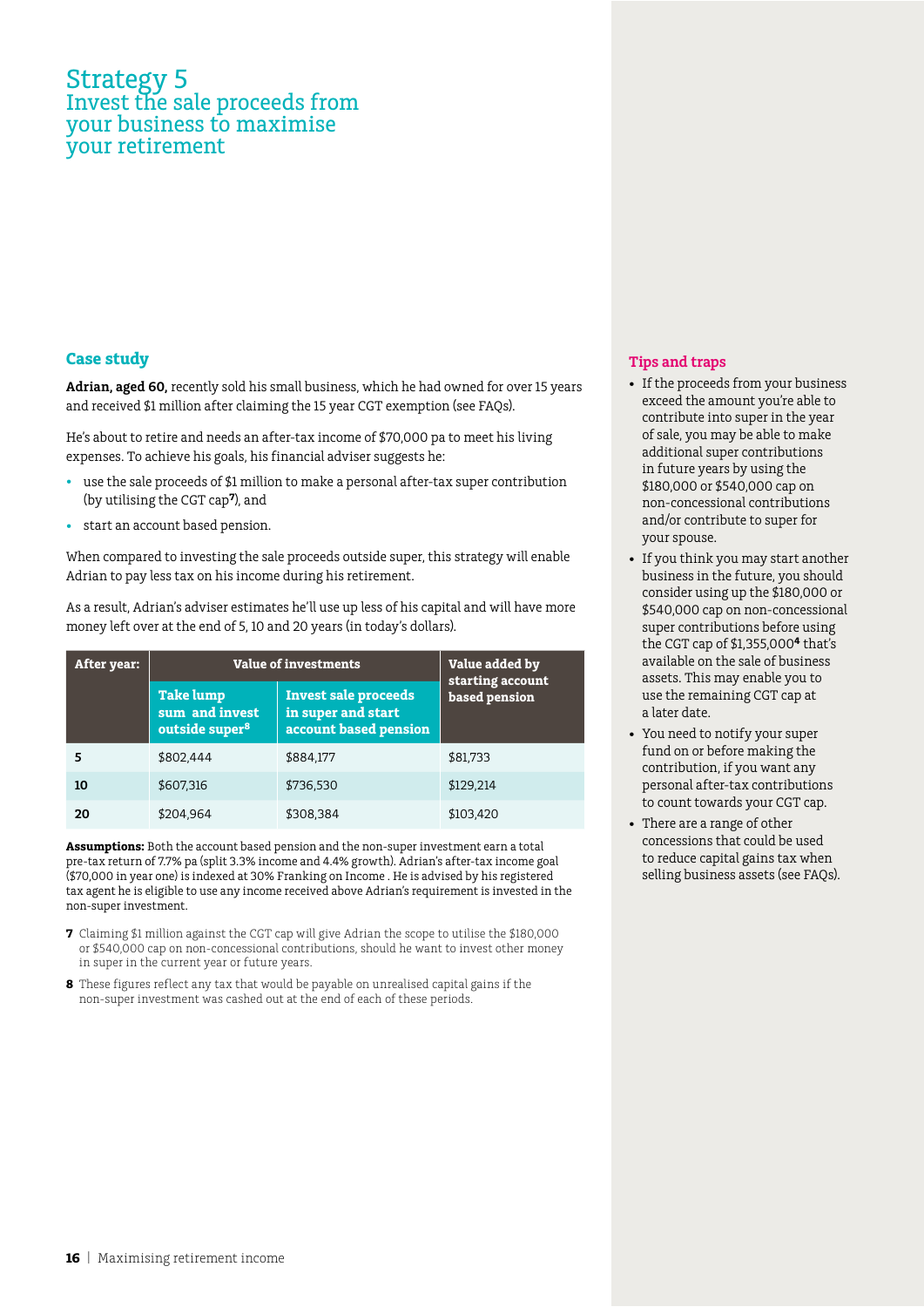## **Strategy 6** Invest non-super money tax-effectively

Prior to starting an account based pension, you may want to cash out a non-super investment and use the money to make a personal after-tax super contribution.

### **What are the benefits?**

By using this strategy, you could:

- • receive a tax-effective income to meet your living expenses, and
- make your retirement savings last longer.

#### **How does the strategy work?**

If you hold an investment in your own name outside super, the maximum tax-free income you could receive ranges from \$20,542**<sup>1</sup>** to \$32,279**2** pa (see table below).

Conversely, if you cash out the investment, make a personal after-tax super contribution**3** and start an account based pension:

- no tax will be payable on earnings within the fund, and
- • you could receive a higher tax-free income in the current or future financial years (as the table below shows).

This strategy could be powerful if your money is currently invested in a term deposit or other asset where you don't have to pay capital gains tax (CGT) on the withdrawal.

But even if you have to pay CGT when selling assets like shares, investment properties and managed funds, the tax benefits that account based pensions can provide could more than compensate for your CGT liability over the longer term, as the case study reveals.

**Maximum taxable income that can be received tax-free (pa)**

#### **To find out whether this strategy suits your needs and circumstances, we recommend you speak to a financial adviser or registered tax agent.**

**Note:** The results from this strategy will depend on a range of factors such as the value of your super and non-super investments, the amount of CGT payable if you cash out your non-super investment, the income you require to meet your living expenses, your age when you retire, how long you live and the returns from your investments.

| Age                                                                        | <b>From investments</b><br>held outside super | <b>From account based pensions</b>                                                                                                                                                                               |
|----------------------------------------------------------------------------|-----------------------------------------------|------------------------------------------------------------------------------------------------------------------------------------------------------------------------------------------------------------------|
| $55 - 59$                                                                  | $$20.542$ <sup>1</sup>                        | \$49.7535                                                                                                                                                                                                        |
| $60 - Age$ pension age <sup>4</sup>                                        | $$20.542$ <sup>1</sup>                        | • Unlimited tax-free <sup>6</sup><br>income payments<br>• You don't have to include the<br>income payments in your<br>annual tax return (which could<br>reduce the tax payable on your<br>non-super investments) |
| Age pension age <sup>4</sup> and over<br>• singles<br>per member of couple | \$32.2792<br>\$28.9742                        | As above<br>As above                                                                                                                                                                                             |

- **1** This figure applies in 2014/15 and takes into account the low income tax offset  $(sep FAOs)$
- **2** These figures apply in 2014/15 and take into account the low income tax offset and Seniors and Pensioners tax offset (see FAQs).
- **3** Personal after-tax contributions and other non-concessional contributions are subject to a cap (see FAQs).
- **4** The age at which you become eligible for the age pension.
- **5** This figure applies in 2014/15 and takes into account the low income tax offset and 15% pension tax offset (see FAQs) and assumes no other income is received.
- **6** Assumes the account based pension is commenced from a taxed super fund (see Glossary).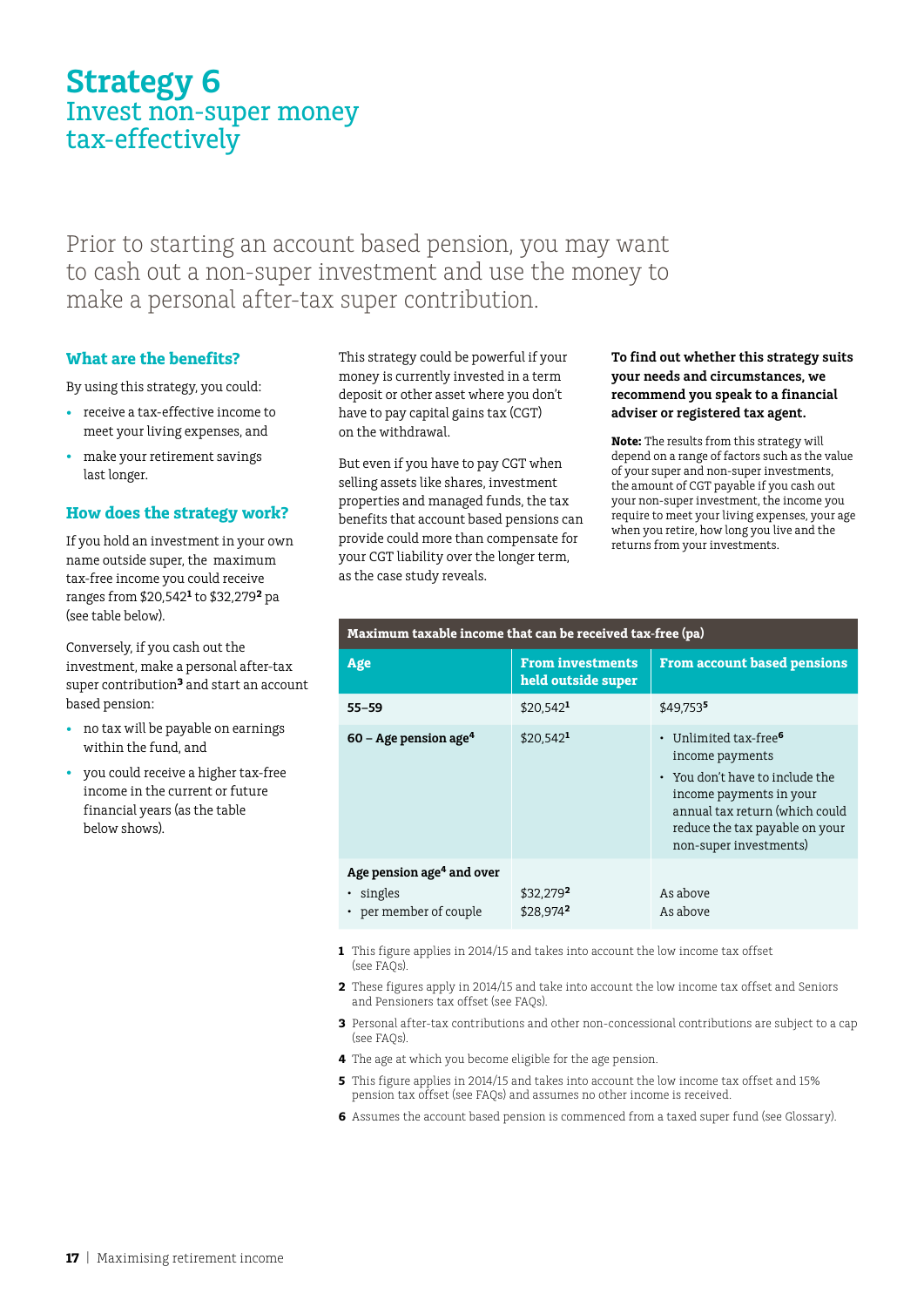## Strategy 6 Invest non-super money tax-effectively

#### **Case study**

**Denise, aged 62,** is employed and earns a salary of \$80,000 pa. She has \$300,000 in super and a non-super investment in her name worth \$100,000 (including a taxable capital gain of \$25,000**<sup>7</sup>**).

Denise wants to retire and needs an after-tax income of \$40,000 pa to meet her living expenses. To achieve her goals, her financial adviser suggests she:

- sell the non-super investment
- keep \$9,750 to pay CGT
- make a personal after-tax super contribution of \$90,250, and
- use this money (along with her existing super of \$300,000) to start a larger account based pension.

When compared to keeping her non-super investment and starting an account based pension with her existing super benefit of \$300,000, this strategy will enable Denise to pay less tax on her income during her retirement.

As a result, Denise's adviser estimates she'll use up less of her capital and will have an extra \$37,287 left over at the end of 20 years (in today's dollars).

In other words, in this example, the tax benefits provided by the account based pension will more than compensate for the CGT she'll pay when selling her non-super investment when she retires.

| Value of investments after 20 years                                                           |                                                                                  |                                                            |  |
|-----------------------------------------------------------------------------------------------|----------------------------------------------------------------------------------|------------------------------------------------------------|--|
| <b>Keep non-super</b><br>investment and start<br>account based pension<br>with existing super | <b>Sell non-super</b><br>investment and<br>start larger account<br>based pension | Value added by<br>starting larger account<br>based pension |  |
| $$150,781$ <sup>8</sup>                                                                       | \$188,068                                                                        | \$37,287                                                   |  |

**Assumptions:** Denise's super balance of \$300,000 consists entirely of the taxable component. Both the account based pension and the non-super investment earn a total pre-tax return of 7.7% pa (split 3.3% income and 4.4% growth). Denise's after-tax income goal (\$40,000 in year one) is indexed at 3% pa. Any income received above Denise's requirement is invested in the non-super investment. Where applicable, age pension benefits are taken into account. Denise is a homeowner and has no other financial assets that would impact the Assets Test.

- **7** This figure is after the 50% CGT discount (that is available because Denise has owned the shares for more than 12 months) and assumes she has no capital losses to offset her taxable capital gain.
- **8** This figure reflects any tax that would be payable on unrealised capital gains if the non-super investment was cashed out at the end of 20 years.

- • Making personal after-tax super contributions could enable you to qualify for a Government co-contribution of up to \$500 (see FAQs).
- If you use the sale proceeds to make an after-tax super contribution on behalf of your spouse, you may be eligible for a tax offset of up to \$540 (see FAQs).
- • If you meet certain conditions, you may be able to offset the taxable capital gain on the sale of an asset by claiming a portion of the super contribution as a tax deduction (see Strategy 7).
- There are other ways to reduce CGT on the sale of an asset. These could include using capital losses, selling in a lower income year (eg after you retire) or selling the assets progressively so the gain is spread over more than one financial year.
- • If you're a member of a self-managed super fund, or a discretionary master trust, you may be able to transfer certain non-super investments (such as shares and managed funds held in your own name) into super as an in specie contribution (see Glossary), however CGT may be applicable.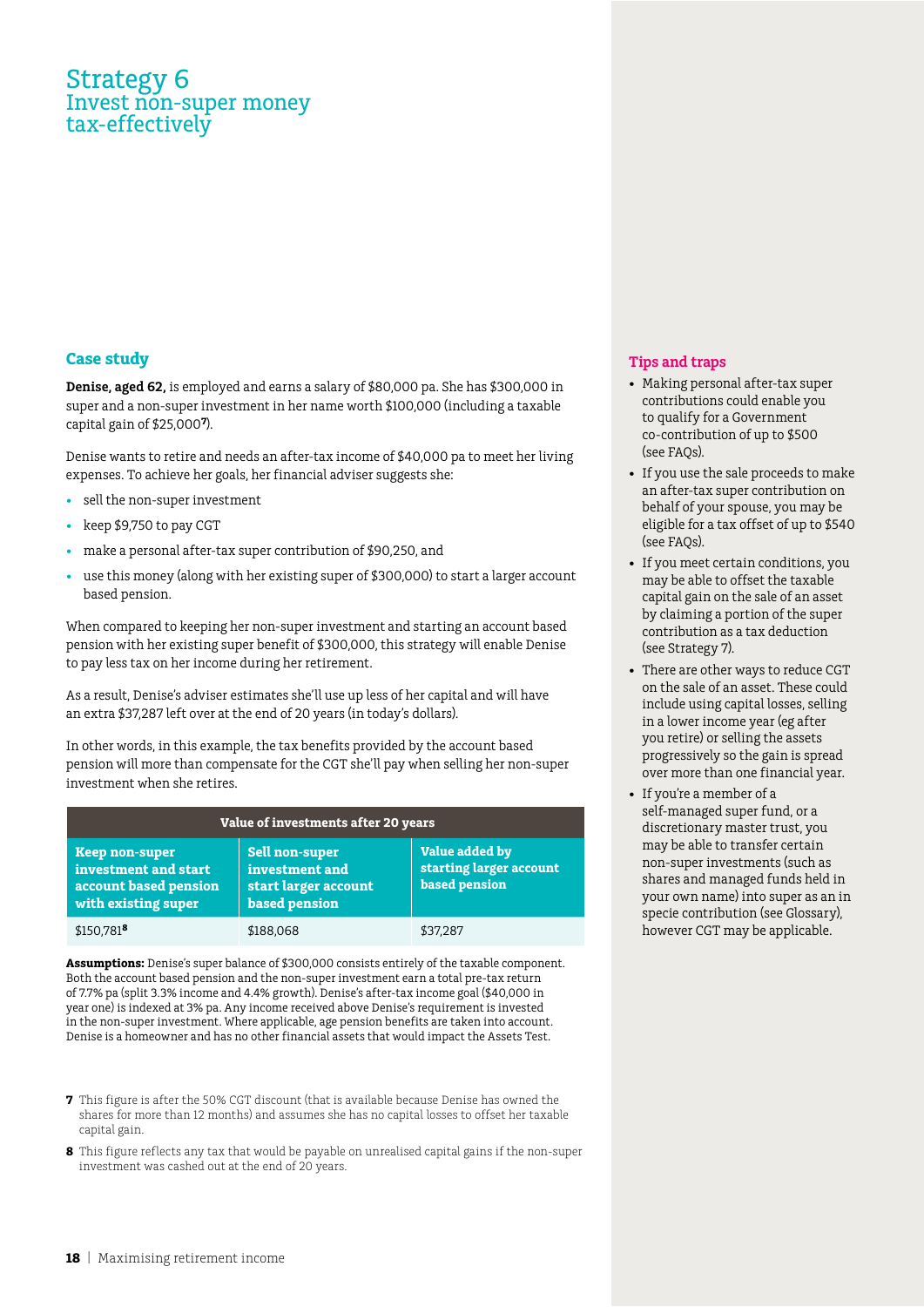## **Strategy 7** Offset CGT when starting an account based pension

Prior to starting an account based pension, you may want to invest non-super money in super and claim a portion of your contribution as a tax deduction.

### **What are the benefits?**

By using this strategy, you could:

- • reduce, or eliminate, capital gains tax (CGT) on the sale of your non-super investment, and
- make your retirement savings last even longer.

#### **How does the strategy work?**

Before you start an account based pension, it may be worthwhile cashing out a non-super investment, paying CGT and using the remaining amount to make a personal after-tax super contribution**1**.

This is because, as explained in Strategy 6, the tax benefits that an account based pension can provide could more than compensate for your CGT liability over the longer term.

However, if you meet certain conditions, you may want to claim a portion of your super contribution as a tax deduction**2**.

By doing this, you could use the tax deduction to offset some (or all) of your taxable capital gain and reduce (or eliminate) your CGT liability.

While the tax-deductible portion of your super contribution will be taxed at 15% in the fund, this strategy could enable you to start a larger account based pension and make your retirement savings last even longer, as the case study reveals.

To use this strategy, you must be eligible to make super contributions (see FAQs) and, in the same financial year, you generally need to receive less than 10% of your income**3** from eligible employment. As a result, this strategy is usually only available if you're self-employed or are under age 65 and recently retired.

**To find out if you're eligible to use this strategy and whether you could benefit, you should consider speaking to a financial adviser or registered tax agent.**

- **1** Personal after-tax contributions will count, along with certain other amounts, towards the non-concessional contribution cap (see FAQs).
- **2** Contributions claimed as a tax deduction will count, along with certain other amounts, towards the concessional contribution cap (see FAQs).
- **3** Includes assessable income, less business deductions, reportable fringe benefits and reportable employer super contributions.
- **4** This figure is after the 50% CGT discount (that is available because Nicole has owned the shares for more than 12 months) and assumes she has no capital losses to offset her taxable capital gain.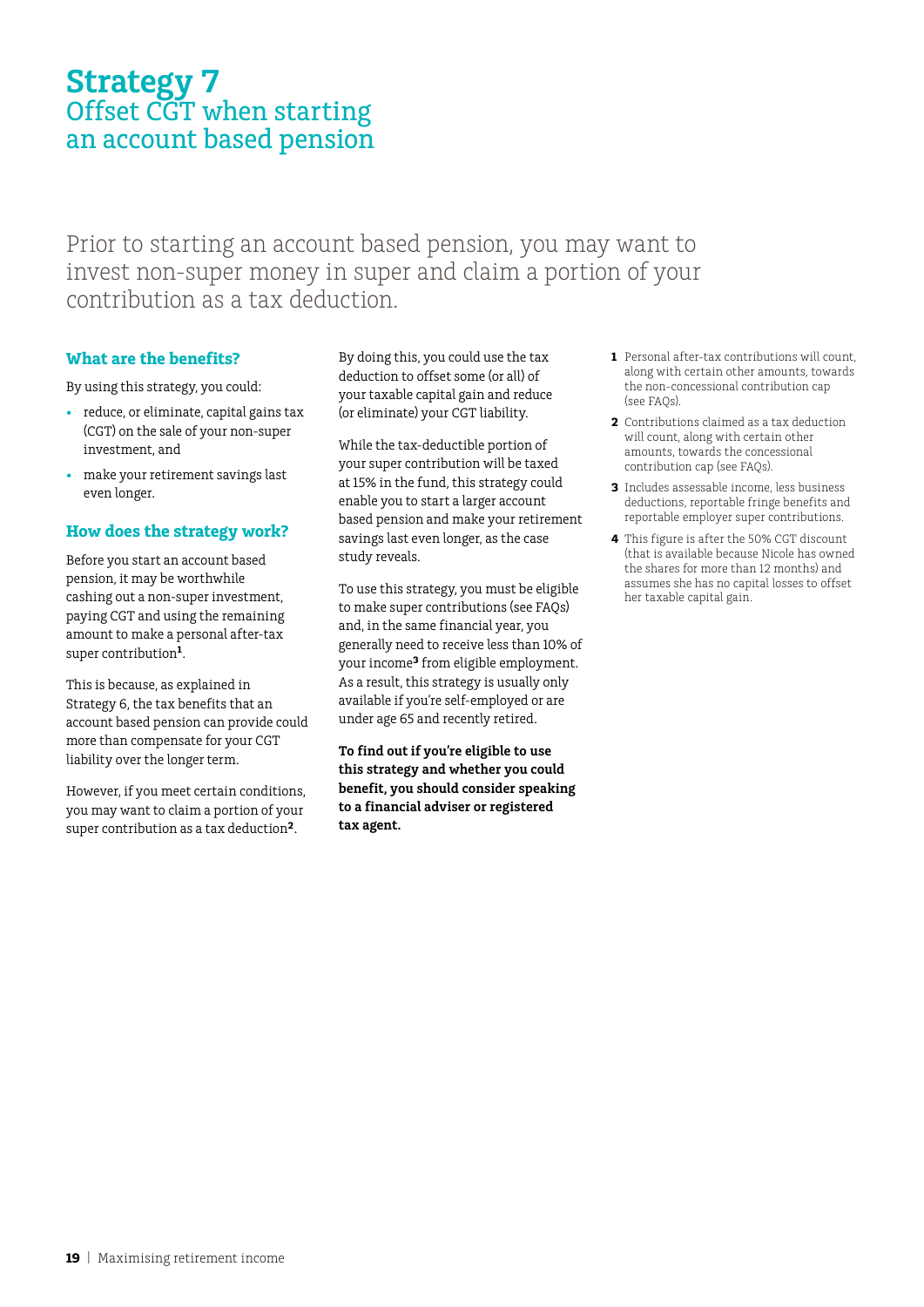### Strategy 7 Offset CGT when starting an account based pension

#### **Case study**

**Nicole, aged 62,** is self-employed, earns a taxable income of \$80,000 pa, has \$300,000 in super and has a non-super investment in her name worth \$100,000 (including a taxable capital gain of \$35,000**<sup>4</sup>**).

She wants to sell the non-super investment and would like to invest the money in super so she can start a larger account based pension. She could:

- make a personal after-tax super contribution of \$86,350 (after keeping \$13,650 to pay CGT), and
- use the net sale proceeds, along with her existing super benefit of \$300,000, to start an account based pension with \$386,350.

However, because she's self-employed, her financial adviser explains she can claim her personal super contributions as a tax deduction**2**. Her adviser therefore suggests that a better approach would be to invest the full sale proceeds of \$100,000 in super and claim \$35,000 as a tax deduction (which is the maximum amount she can claim without exceeding the concessional contribution cap – see FAQs).

By doing this, she can use the deduction to offset her taxable capital gain of \$35,000 and eliminate her CGT liability of \$13,650. While the deductible contribution of \$35,000 will be taxed at 15% in the super fund, this strategy will enable her to start an account based pension with an additional \$8,400.

|                                              | <b>Without claiming</b><br>deduction | With claiming<br>deduction |
|----------------------------------------------|--------------------------------------|----------------------------|
| Value of non-super investment before selling | \$100,000                            | \$100,000                  |
| Less CGT payable on sale                     | ( \$13,650)                          | Nil                        |
| Less tax on deductible super contribution    | Nil                                  | ( \$5.250)                 |
| Net super contribution                       | \$86,350                             | \$94.750                   |
| Plus existing super                          | \$300.000                            | \$300,000                  |
| Total used to start account based pension    | \$386,350                            | \$394,750                  |

Assuming Nicole needs an after-tax income of \$40,000 pa to meet her living expenses, her financial adviser estimates she'll have an extra \$14,107 left over at the end of 20 years (in today's dollars), as a result of using this strategy.

| Value of account based pension after 20 years |                         |                                      |  |
|-----------------------------------------------|-------------------------|--------------------------------------|--|
| Without claiming deduction                    | With claiming deduction | Value added by claiming<br>deduction |  |
| \$172,331                                     | \$186.438               | \$14,107                             |  |

**Assumptions:** Nicole's super balance of \$300,000 consists entirely of the taxable component. The account based pension earns a total pre-tax return of 7.7% pa (split 3.3% income and 4.4% growth). Nicole's after-tax income goal (\$40,000 in year one) is indexed at 3% pa. Any income received above Nicole's requirement is invested in a non-super investment. Where applicable, age pension benefits are taken into account. Nicole is a homeowner and has no other financial assets that would impact the Assets Test.

- • To be eligible to claim the tax deduction, you must provide the trustees of the super fund with a valid deduction notice and receive acknowledgement from the fund before the contribution is used to start an income stream. Time limits and other conditions may apply.
- To reduce the tax payable on other income sources (eg from self-employment) you may want to claim more of your super contribution as a tax deduction, subject to the cap on concessional super contributions (see FAQs).
- Before you make a deductible super contribution, you should consider other strategies that could enable you to reduce your taxable capital gain. These could include using capital losses, selling in a lower income year (eg after you retire) or selling the assets progressively so the gain is spread over more than one financial year.
- • While personal after-tax contributions will be received tax-free by all your eligible beneficiaries in the event of your death, personal deductible contributions will form part of the taxable component and are generally taxed at 17% if received by non-dependants for tax purposes (eg financially independent adult children).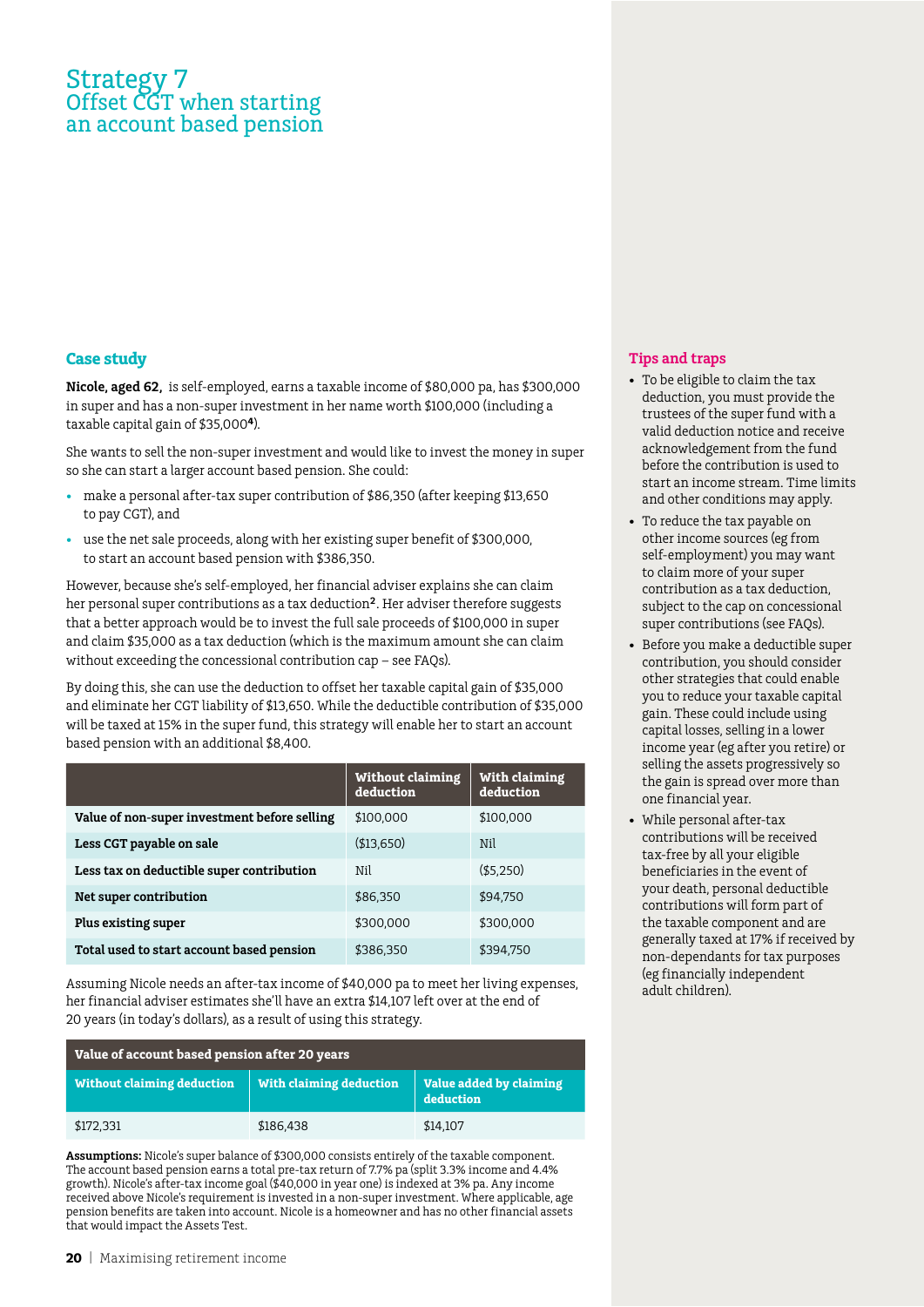# **Strategy 8** Reinvest your super to meet your living expenses

Prior to starting an account based pension, you might want to cash out and recontribute some of your existing super balance.

### **What are the benefits?**

By using this strategy, you could:

- • receive more tax-free income payments between ages 55 and 59**<sup>1</sup>** to meet your living expenses, and
- enable beneficiaries who are not dependants for tax purposes (such as financially independent adult children) to save tax in the event of your death.

#### **How does the strategy work?**

Generally speaking, if you're between ages 55 and 59 and satisfy a condition of release (see FAQs), you could withdraw up to \$185,000**2** from the taxable component**3** of your super benefit without paying any tax.

Provided you're eligible to contribute to super (see FAQs), you could then recontribute this amount into your super fund as a personal after-tax contribution prior to starting an account based pension.

Because the personal after-tax contribution will form part of the tax free component of your super benefit, taking these steps could enable you to increase the tax-free income payments you receive from an account based pension between ages 55 and 59**<sup>1</sup>** (see case study).

But regardless of your age, recontributing super benefits could still be worthwhile from an estate planning perspective.

This is because the recontributed amount will be tax-free in the hands of all eligible beneficiaries. Conversely, when the taxable component is received by non-dependants for tax purposes (such as financially independent adult children), tax is payable at 17%**4**.

**To find out whether this strategy suits your needs and circumstances, we suggest you speak to a financial adviser or registered tax agent.**

- **1** If you're age 60 or over, you can receive unlimited tax-free lump sum and income payments, provided the account based pension is commenced from a taxed super fund (see Glossary).
- **2** This figure applies in 2014/15.
- **3** Where you have tax free and taxable components, each lump sum withdrawal will contain a proportional amount of each component.
- **4** A higher tax rate may apply if the death benefit includes an insurance component. Includes Medicare levy.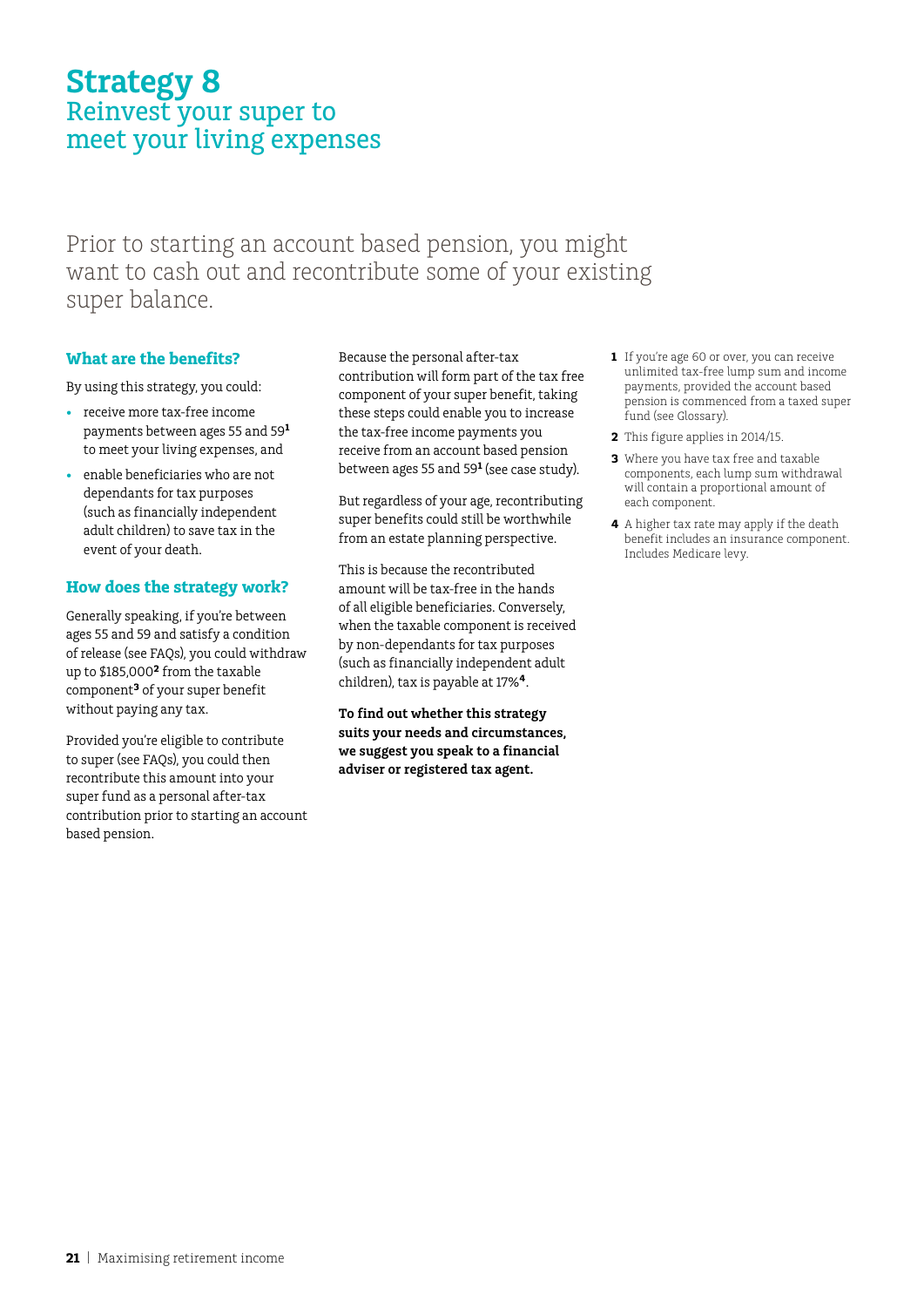## Strategy 8 Reinvest your super to meet your living expenses

#### **Case study**

**Jane, aged 55,** has retired with \$350,000 in super (consisting entirely of the taxable component – see Glossary), and she wants to use the money to purchase an account based pension. She receives \$10,000 each year in other taxable income and has not received any super benefits in the past.

After speaking to her financial adviser, Jane:

- • withdraws 185,000**<sup>2</sup>** from her super**<sup>5</sup>** (with no tax payable on this amount), and
- uses the proceeds to make a personal after-tax super contribution<sup>6</sup> before starting an account based pension.

By using this strategy, her account based pension will have a tax free component of \$185,000.

| Component | <b>Before strategy</b> | <b>After strategy</b> |
|-----------|------------------------|-----------------------|
| Taxable   | \$350,000              | \$165,000             |
| Tax free  | Nil                    | \$185,0002            |
| Total     | \$350,000              | \$350,000             |

During the next 12 months, Jane will draw an income from the account based pension of \$35,000 (in addition to the \$10,000 in income she receives from other sources).

Because her account based pension will now have a significant tax free component, she'll receive \$18,500**7** in tax-free income payments and her tax bill will reduce by \$967. Her adult children will also be able to receive a greater proportion of her account based pension tax-free, in the event of her death.

| Income and tax position (in year one) | <b>Before strategy</b> | <b>After strategy</b> |
|---------------------------------------|------------------------|-----------------------|
| Account based pension income payments | \$35,000               | \$35,000              |
| Tax-free income payments              | (Nil)                  | \$18,5007             |
| Other income                          | \$10,000               | \$10,000              |
| Taxable income                        | \$45,000               | \$26,500              |
| Tax payable                           | \$1,497                | \$530                 |

**Note:** Jane will pay no tax on the income payments from her account based pension when she turns age 60 in 2018/19.

**5** Jane can access her super because she is over age 55 and has retired permanently.

- **6** Because Jane is under age 65, she can make super contributions without having to meet a work test. In this case she will, however, trigger the 'three-year' non-concessional contribution cap (see FAQs).
- **7** The tax-free income payments are determined by multiplying the tax-free proportion of the account based pension at commencement by the annual income payments received. In this example (\$185,000 / \$350,000) x \$35,000 = \$18,500.

- If you're under age 60, you may want to invest the withdrawn amount in your spouse's super account so they can start an account based pension in their name. This allows you to take advantage of two sets of personal income tax thresholds as a couple. If your spouse is aged 60 or over, they will pay no tax on the income payments. Furthermore, if your spouse will reach age 60 before you, they could take advantage of tax-free income payments earlier than you.
- If your spouse makes a personal after-tax contribution into their super account, they may qualify for a Government co-contribution of up to \$500 (see FAQs).
- • If you make an after-tax contribution on behalf of your spouse, you may qualify for a spouse offset of up to \$540 (see FAQs).
- • The low rate cap of \$185,000**<sup>2</sup>** applies to the total of all taxable components that are taken as cash at preservation age and over, and is indexed periodically.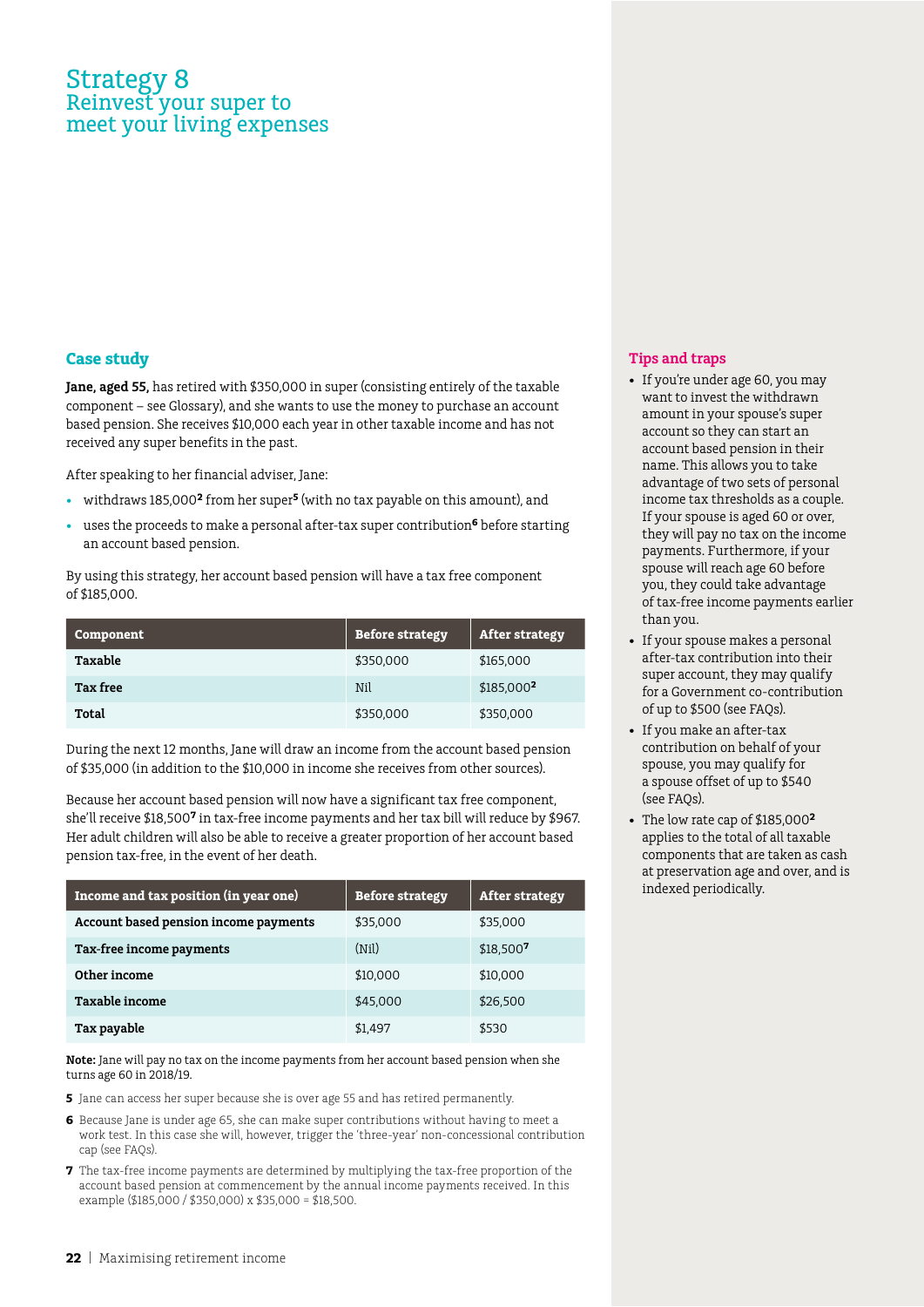#### **Who can contribute to super?**

Subject to the fund rules, the following types of superannuation contributions can be made by you or on your behalf:

| <b>Contribution type</b>                           | Age        |                                                                                    |                                                                                    |                |
|----------------------------------------------------|------------|------------------------------------------------------------------------------------|------------------------------------------------------------------------------------|----------------|
|                                                    | < 65       | $65 - 69$                                                                          | $70 - 74$                                                                          | $75 +$         |
| <b>Mandatory employer</b>                          | Yes        | Yes                                                                                | Yes                                                                                | Yes            |
| Voluntary employer<br>(including salary sacrifice) | <b>Yes</b> | Yes, so long as<br>you've worked at                                                | Yes, so long as<br>you've worked at                                                | N <sub>0</sub> |
| Personal                                           | <b>Yes</b> | least 40 hours over a<br>consecutive 30 day<br>period during the<br>financial year | least 40 hours over a<br>consecutive 30 day<br>period during the<br>financial year | No             |
| <b>Spouse</b>                                      | Yes        |                                                                                    | No                                                                                 | No             |

An existing super benefit can be rolled over at any time. You will also need to satisfy these conditions if you want to roll over an employment termination payment (if eligible) or invest the proceeds from the sale of a business in super.

#### **How much can you contribute to super?**

Assuming you're eligible to make contributions, certain caps apply. These include the non-concessional contribution cap, the concessional contribution cap and the CGT cap. Each of these caps/limits is outlined below.

#### **What is the non-concessional contribution (NCC) cap?**

The NCC cap is a cap that applies to certain super contributions that include, but are not limited to, personal after-tax contributions made and spouse contributions received.

The cap is currently \$180,000<sup>1</sup> pa. However, if you're under age 65, it's possible to contribute up to \$540,000**<sup>1</sup>** , provided your total non-concessional contributions in that financial year, and the following two financial years, don't exceed \$540,000.

If the cap is exceeded, excess contributions will be taxed at a penalty rate of 49%. Where penalty tax is payable, you must request your super fund to release sufficient benefits to pay the tax.

**Note:** Particular contributions are excluded from this cap. The main ones include:

- • certain proceeds from the sale of small business assets up to a CGT cap of \$1,355,000**<sup>1</sup>** (see page 24), and
- • settlements received for injuries relating to permanent disablement.

#### **What is the concessional contribution (CC) cap?**

The CC cap is a cap that applies to certain super contributions that include, but are not limited to:

- all contributions from an employer (including salary sacrifice), and
- personal contributions claimed as a tax deduction (where eligible).

In 2014/15 the concessional contribution cap is:

| Age on 30 June 2014 | Cap                   |
|---------------------|-----------------------|
| 48 or under         | \$30,000 <sup>2</sup> |
| 49 or over          | \$35,000 <sup>2</sup> |

From 1 July 2013, excess concessional contributions are treated as assessable income and taxed at your marginal tax rate. You have the choice to have up to 85% of the excess concessional contribution amount refunded. The excess concessional contribution charge applies due to the timing difference between when you make the contribution and the assessment by the Australian Taxation Office.

If you have the excess concessional contributions refunded, it no longer counts against your cap. If you retain the excess concessional contribution in your super fund, the excess amount counts against the cap and also against the non- concessional contribution cap.

- **1** This figure applies in 2014/15.
- **2** The \$30,000 cap may be indexed in future years. The higher concessional contribution cap of \$35,000.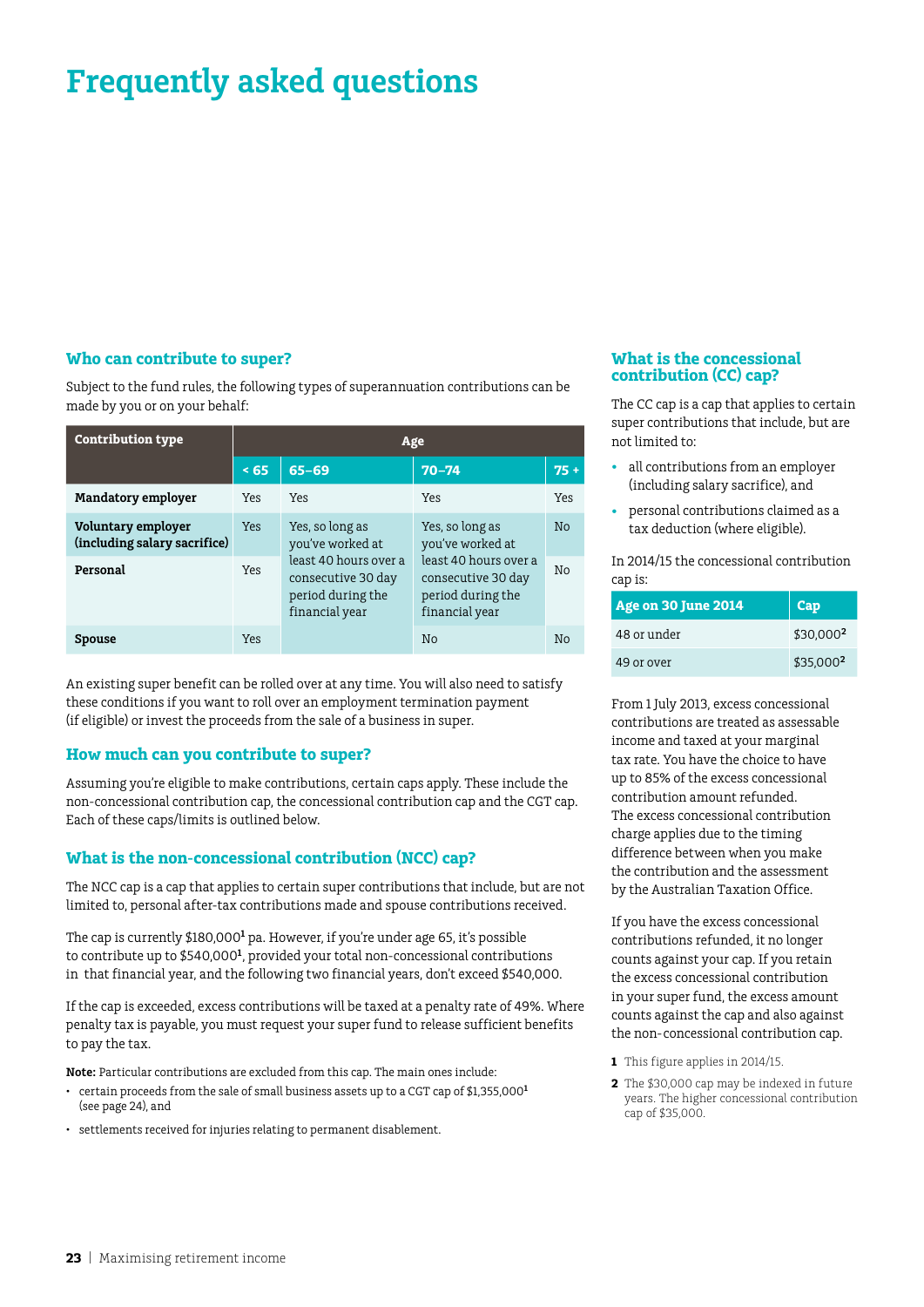#### **What is the CGT cap?**

The CGT cap is a lifetime limit and is currently \$1,355,000**<sup>1</sup>**. This cap is available to eligible small business owners when making personal after tax super contributions using:

- capital proceeds from the disposal of assets that qualify for the 15 year CGT exemption, even if the disposal didn't result in a capital gain or loss, the asset was a pre-CGT asset or the disposal occurred before the 15-year holding period had elapsed due to permanent incapacity, or
- capital gains from the disposal of assets that qualify for the CGT retirement exemption up to a limit of \$500,000 per person.

#### **What CGT concessions are available to small business owners?**

Small business owners may have a number of CGT concessions available to them when selling their interest(s) in a business. Some can also take advantage of more than one CGT concession.

To qualify for the concessions, a number of basic conditions need to be met, as well as some conditions that are specific to each of the concessions.

#### To meet the **basic eligibility conditions:**

- The business must have a turnover of \$2 million or less, or the net value of the owner's existing CGT assets (subject to certain exclusions) must not exceed \$6 million [the Net Asset Value test]. If the owners have connected or affiliated entities, then the annual turnover or net value of the CGT assets of those entities must be aggregated.
- The assets disposed of must be active assets. These are tangible and intangible assets used, or held ready for use, in the course of carrying on a business (eg land, buildings and goodwill). Shares in Australian resident companies and interests in Australian resident trusts are active assets where at least 80% of the assets owned by these entities are active assets.
- If the asset is a share in a widely held company or an interest in a trust, there must be either a significant individual who is entitled to at least 20% of distributed income or capital from the entity, or the 90% small business participation percentage test needs to be met.

The concessions that may be available (and the specific eligibility conditions that apply to these concessions) include the:

- **15 year CGT exemption This is** a 100% CGT exemption available to small business owners on the disposal of active assets held for 15 years or more. The assets must have been disposed of for the purpose of retirement and the small business owner must be at least 55 years of age or permanently incapacitated.
- **50% CGT active assets exemption –** This is a 50% exemption available to small business owners on the disposal of active assets.
- **CGT retirement exemption This is** available to all small business owners up to a maximum lifetime limit of \$500,000. If the small business owner is less than 55 years of age, they must invest the exempt amount in a super fund. However, if the small business owner is 55 or over, they could take the proceeds as cash, invest in super or start a super income stream investment such as an account based pension.

In addition to the small business concessions, the **50% general CGT discount** is available to individuals and beneficiaries of trusts on all assets held for more than 12 months. This exemption must be utilised before any other concession is claimed, except for the 15 year exemption.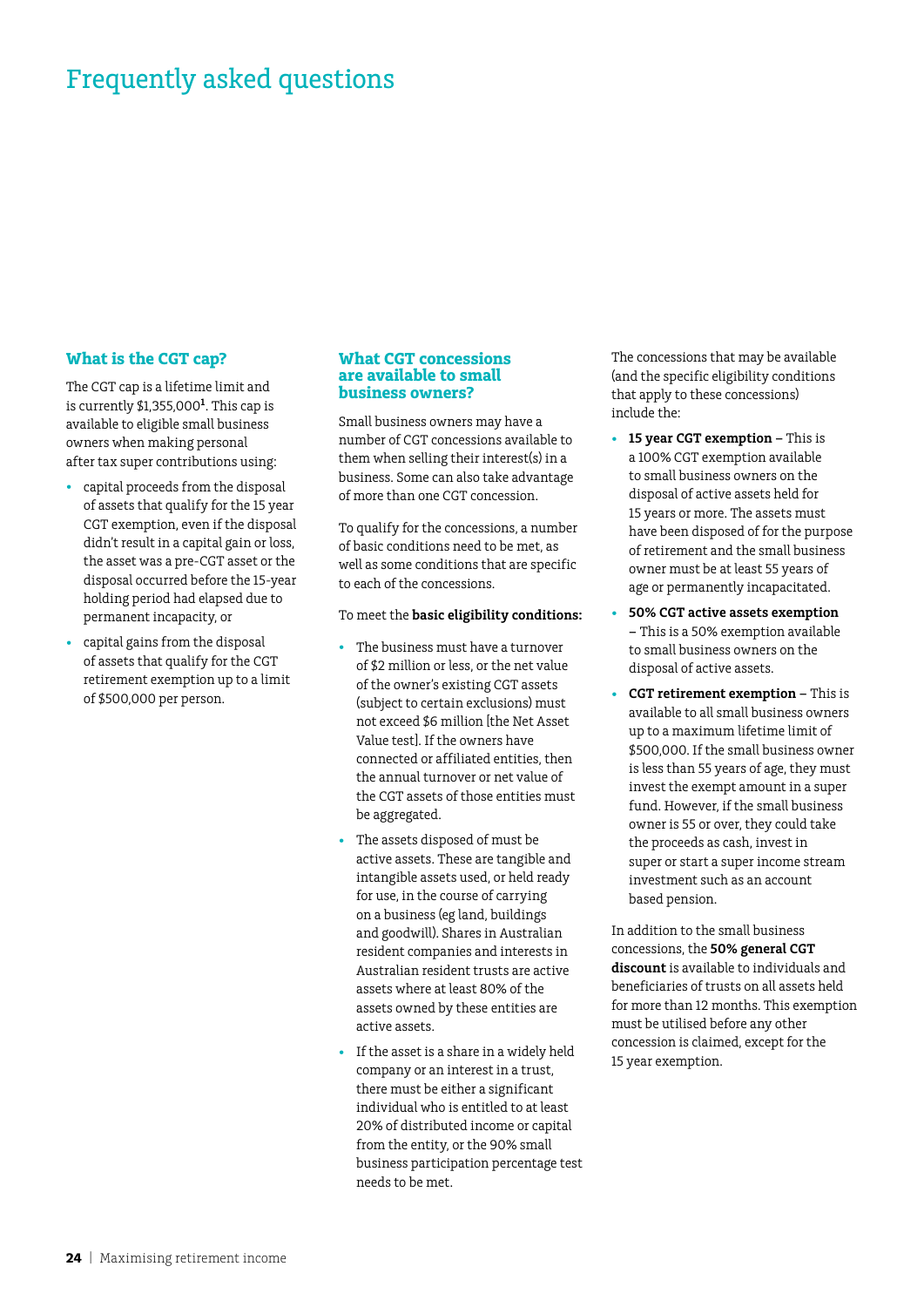#### **What are Government co-contributions?**

If you make personal after-tax super contributions, the Government may make a co-contribution into your super account up to a maximum of \$500 pa. To qualify for a co-contribution:

- your income<sup>3</sup> must be less than \$49,488 at least 10% of your income**4** must be attributable to eligible employment or carrying on a business
- you need to make personal after-tax contributions**5** to your super account (salary sacrifice contributions don't qualify)
- you need to lodge an income tax return
- you must be under age 71 at the end of the financial year the personal after-tax super contribution is made, and
- • you can't be a temporary resident.

The Australian Taxation Office will determine your entitlement based on the data received from your super fund (usually by 31 October each year for the preceding financial year) and the information contained in your tax return. As a result, there can be a time lag between when you make your personal after-tax contribution and when the Government pays the co-contribution.

**Note:** Some funds or superannuation interests may not be able to receive co-contributions. This includes unfunded public sector schemes, defined benefit interests, traditional policies (such as endowment and whole of life) and insurance only superannuation interests.

#### The table below outlines the co-contribution you may be entitled to receive.

| Income <sup>3</sup> | <b>Personal after-tax</b><br>contribution <sup>5</sup> | <b>Co-contribution available</b>                                                                                     |
|---------------------|--------------------------------------------------------|----------------------------------------------------------------------------------------------------------------------|
| \$34,488 or less    | Any amount                                             | Personal contribution x 0.5 (max. \$500)                                                                             |
| $$33,516 - $49,488$ | $$0 - $1,000$                                          | An amount equal to the lesser of:<br>• personal contribution, or<br>• $$500 - [0.03333 \times (income^3 - $34,488)]$ |
| $$34,489 - $49,488$ | \$1,000 or more                                        | $$500 - [0.03333 x (income3 - 34,488)]$                                                                              |
| \$49,489 or more    | Any amount                                             | Nil                                                                                                                  |

#### **What is the spouse contributions tax offset?**

The spouse offset is a tax offset of up to \$540 that may be available to you if you make after-tax super contributions**6** on behalf of your low-income or non-working spouse. The amount of the tax offset will depend on your spouse's income**3** as follows:

| Spouse's income <sup>3</sup> | Contribution<br>amount <sup>6</sup> | You can claim a tax offset of:                                                                                                           |
|------------------------------|-------------------------------------|------------------------------------------------------------------------------------------------------------------------------------------|
| \$10,800 or less             | $$0 - $3,000$                       | 18% of contributions                                                                                                                     |
| \$10,800 or less             | \$3,000 or more                     | \$540 maximum                                                                                                                            |
| $$10,801 - $13,799$          | Any amount                          | An amount equal to the lesser of:<br>• spouse contribution x 18%, or<br>• [\$3,000 – (spouse's income <sup>3</sup> –<br>\$10,800)] x 18% |
| \$13,800 or more             | Any amount                          | Nil                                                                                                                                      |

A spouse under the relevant legislation includes a married or de facto spouse, but does not include a partner (married or de facto) who lives in a different home. The receiving spouse must also be under age 65 or, if between 65 and 70, must have worked at least 40 hours over 30 consecutive days during the financial year.

- **3** Includes assessable income, reportable fringe benefits and reportable employer super contributions less allowable business deductions.
- **4** The 10% test is income as per above definition however is not reduced by allowable business deductions.
- **5** The personal after-tax contributions (but not Government co-contributions) will count towards the non-concessional contribution cap outlined on page 23.
- **6** The after-tax super contributions received by your spouse will count towards their non-concessional contribution cap (see page 23).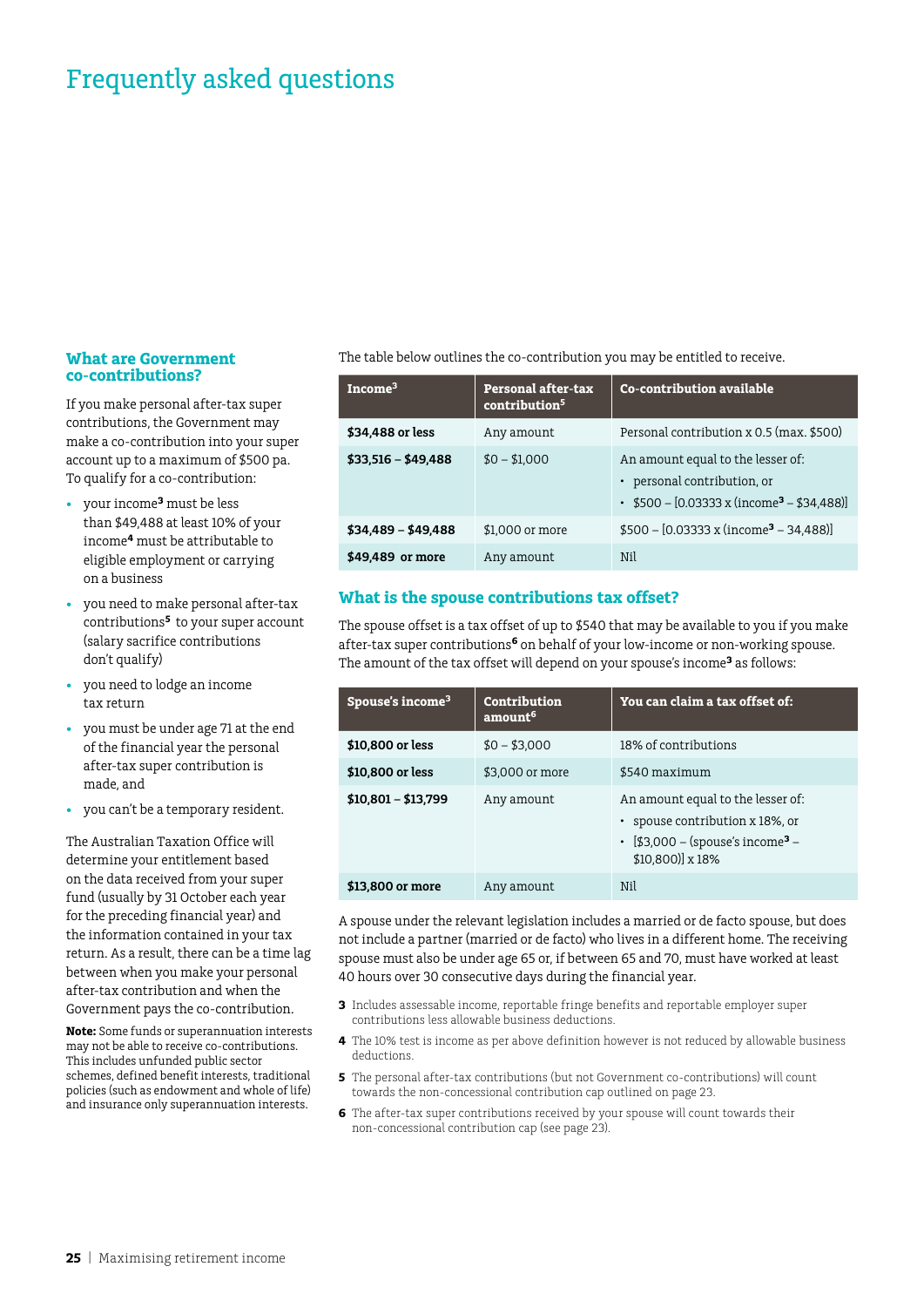#### **When can you access your super?**

Your super can generally be accessed when you meet one of the following **Conditions of release:**

- retiring after reaching your preservation age (55 to 60 – see next column)
- • leaving your employer after age 60
- reaching age 65
- permanent incapacity (specific requirements apply)
- a terminal medical condition where two medical practitioners (one a specialist) certify that your condition is likely to result in death within 12 months
- death
- severe financial hardship (the amount is restricted and you must have received Federal Government income support for six months consecutively, or nine months cumulatively if aged 55 or over and not gainfully employed at the date of application)
- compassionate grounds (must be approved by the Department of Human Services)
- upon permanent departure from Australia for certain temporary residents holding a specific class of visa
- leaving the service of your employer who has also contributed into your super fund—restricted non-preserved benefits only unless these amounts are from an untaxed source. A transition to retirement pension (see page 5) may also be commenced with preserved and restricted non-preserved benefits if you have reached your preservation age (see below).

**Note:** You can access unrestricted non-preserved benefits at any time.

#### **What are the preservation ages?**

The age at which you can withdraw your super depends on when you were born. The table below shows the current preservation ages.

| Date of birth                        | <b>Preservation age</b> |
|--------------------------------------|-------------------------|
| Before 1 July 1960                   | 55                      |
| 1 July 1960 - 30<br><b>June 1961</b> | 56                      |
| 1 July 1961 – 30<br><b>June 1962</b> | 57                      |
| 1 July 1962 – 30<br><b>June 1963</b> | 58                      |
| 1 July 1963 – 30<br><b>June 1964</b> | 59                      |
| 1 July 1964 or after                 | 60                      |

#### **How long can I keep my benefits in super?**

You can keep your benefits in the accumulation phase of a super fund for as long as you like.

#### **What tax is payable when a super benefit is received as a lump sum?**

The table below summarises the tax payable on a lump sum benefit paid from a taxed super fund, including in the event of total and permanent disability but not death (see below).

| Component                                                          | <b>Tax payable</b>                                                                                      |
|--------------------------------------------------------------------|---------------------------------------------------------------------------------------------------------|
| <b>Tax free</b>                                                    | Nil                                                                                                     |
| <b>Taxable:</b><br>· If under 55<br>$\cdot$ 55 to 59<br>60 or over | $.72\%$<br>• 17% <sup>7</sup> on<br>amounts over<br>$$185.000$ <sup>8</sup><br>$\cdot$ Nil <sup>9</sup> |

**Note:** Where you have a tax free and a taxable component, each lump sum withdrawal will include both components in the same proportion as these components make up the total interest immediately before the withdrawal.

If a super benefit (including insurance proceeds) is paid as a lump sum in the event of a fund member's death:

- unlimited tax-free amounts can be received by dependants for tax purposes**10**, and
- the table below summarises the tax payable on the various components by non-dependants for tax purposes.

| Component       | Tax payable by<br>non-dependants |
|-----------------|----------------------------------|
| <b>Tax free</b> | Nil                              |
| Taxable:        |                                  |
| • Taxed element | $.17\%$ <sup>7</sup>             |
| Untaxed element | $.32\%$ <sup>7</sup>             |

- **7** Includes Medicare Levy.
- **8** This low rate cap applies to the total of all taxable components that are taken as cash between preservation age and age 60. This rate applies to 2014/15 financial year and may be indexed in future years.
- **9** Lump sum payments received at age 60 or over don't need to be included in your tax return.
- **10** Includes a spouse (legally married or de facto including same sex), a former spouse, minor children, a financial dependant and a person in an interdependency relationship with the deceased.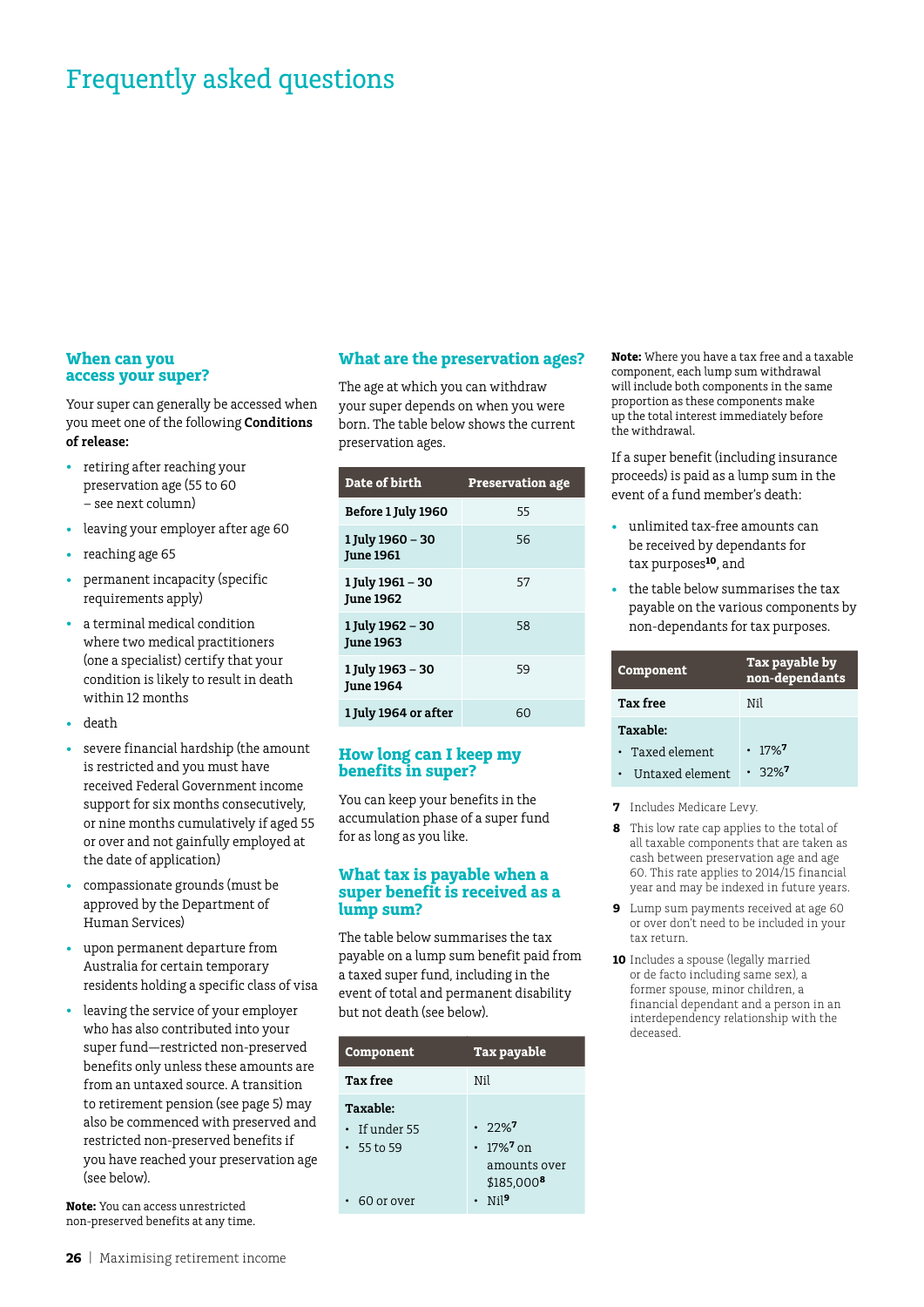#### **How are earnings in a pension taxed?**

No tax is generally payable in an account based pension or transition to retirement pension on earnings from assets used to fund the income payments, including interest, dividends, rent and realised capital gains.

#### **How are pension income payments determined?**

With account based pensions and transition to retirement pensions, you must elect to receive at least the minimum income each year that is calculated by multiplying the account balance at the start (and on 1 July each year) by a percentage that depends on your age—see table below.

With transition to retirement pensions (only), there is also a maximum income that you can elect to receive each year, which is 10% of the account balance at the start (and on 1 July each year).

| Age at start of pension<br>(and 1 July each year) | 2014/15 |
|---------------------------------------------------|---------|
| Under 65                                          | 4%      |
| $65 - 74$                                         | 5%      |
| $75 - 79$                                         | 6%      |
| $80 - 84$                                         | 7%      |
| $85 - 89$                                         | 9%      |
| $90 - 94$                                         | 11%     |
| 95 +                                              | 14%     |

#### **How much tax is payable on pension income payments?**

The tax payable on the regular income payments from an account based pension or transition to retirement pension commenced from a taxed super fund (see Glossary) is below.

| Component                                                     | Tax payable                                                                                                                       |
|---------------------------------------------------------------|-----------------------------------------------------------------------------------------------------------------------------------|
| <b>Tax free</b>                                               | Nil                                                                                                                               |
| Taxable:<br>If under 55<br>• If aged 55 to 59 $^{\mathbf{n}}$ | $\cdot$ Taxed at<br>marginal rates<br>$\cdot$ Taxed at<br>marginal<br>rates, less a<br>15% pension<br>tax offset<br>(see page 23) |
| If aged $60+$                                                 | $Ni$ <sup>12</sup>                                                                                                                |

**Note:** Where you have a tax free and a taxable component, each income payment (or lump sum withdrawal) will include both components in the same proportion these components make up the amount used to purchase the investment.

#### **What are the current marginal tax rates?**

The following table summarises the tax rates that apply to residents in 2014/15:

| <b>Tax income range</b> | Tax payable                                                   |
|-------------------------|---------------------------------------------------------------|
| $$0 - $18,200$          | Nil                                                           |
| $$18,201 - $37,000$     | $19\%$ <sup>13</sup> on amount<br>over \$18,200               |
| $$37,001 - $80,000$     | $$3.572 + 32.5\%$ <sup>13</sup><br>on amount over<br>\$37,000 |
| $$80,001-$<br>\$180,000 | $$17.547 + 37\%$ <sup>13</sup><br>on amount over<br>\$80,000  |
| Over \$180,001          | $$54.547 + 47\%$ <sup>13</sup><br>on amount over<br>\$180.001 |

- **11** The same tax treatment applies to account based pensions commenced due to disability.
- **12** Income payments received at age 60 or over don't need to be included in your tax return.
- **13** These rates don't include the Medicare levy. The Budget Repaid Levy of 2% is included where taxable income exceeds \$180,000.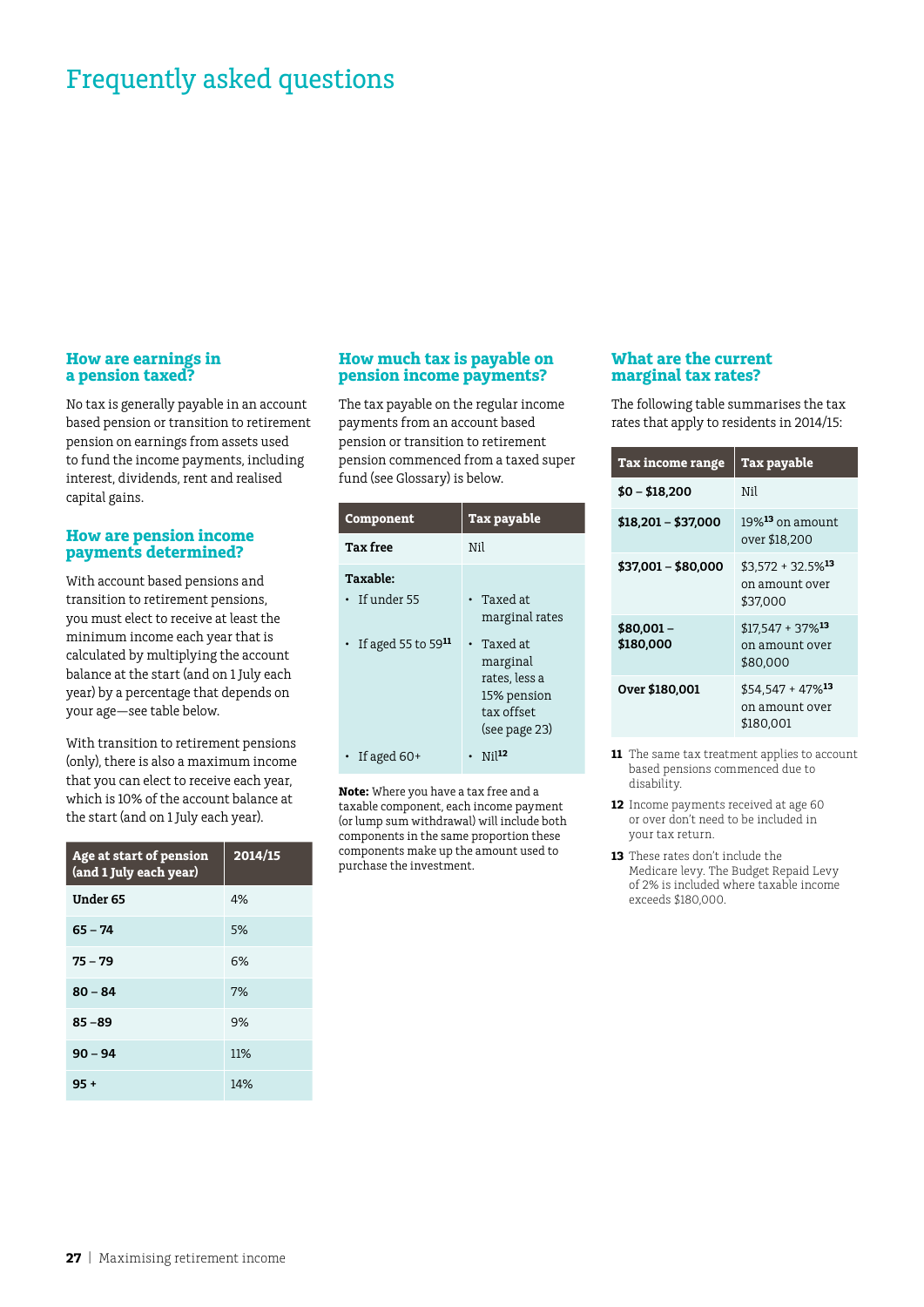#### **What is the Medicare levy?**

The Medicare levy is 2% that is payable on the whole of your taxable income on top of normal marginal tax rates. In 2014/15, if you earn less than \$20,542 pa (\$34,367 pa combined for couples) you're exempt from the levy. If you earn slightly more than these limits, the levy is phased in.

An additional surcharge between 1%–1.5% applies to singles with an income in 2014/15 over \$90,000 pa (or couples with a combined income over \$180,000 pa) who don't have private health insurance. If applicable, this Medicare levy surcharge will be payable on top of the base Medicare levy of 2%.

#### **What tax offsets may be available?**

#### 1. Pension tax offset

The taxable income payments from an account based pension and transition to retirement pension attract a 15% pension offset between preservation age and 59.

**Note:** The same tax treatment applies to account based pensions commenced by you (in the event of disability) or certain eligible beneficiaries (on your death).

#### **Example**

If you're 59 and receive \$30,000 in taxable income payments from an account based pension, you may be entitled to a tax offset of \$4,500, which could be used to reduce the amount of tax you're required to pay, (ie \$30,000 x 15% = \$4,500).

#### 2. Senior and Pensioners tax offset

This offset is available if you're over Age or Service Pension Age. The maximum tax offset is reduced by 12.5 cents for each dollar of taxable income exceeding the relevant shade-out threshold (see below).

|                        | Singles <sup>14</sup> | Couples<br>(each) <sup>14</sup> |
|------------------------|-----------------------|---------------------------------|
| <b>Maximum offset</b>  | \$2.230               | \$1,602                         |
| Shade-out<br>threshold | \$32.279              | \$28.974                        |
| Upper threshold        | \$50.119              | \$41.790                        |

#### **Example**

If you're single with a taxable income of \$40,000 pa, you may be entitled to a tax offset of \$1,265, ie \$2,230 less 12.5% of  $( $40.000 - $32.279 = $1.279.$ 

#### 3. Mature age worker tax offset

This offset (with a maximum of \$500) is available if you're born before 1 July 1957 and earn taxable income from personal exertion, including salary and wages, business income or personal services income. Taxable income from these sources also needs to be within the following limits in 2014/15:

| Taxable income <sup>15</sup> | Offset available                                                  |
|------------------------------|-------------------------------------------------------------------|
| $$0 - $10,000$               | 5% of taxable<br>$income$ <sup>16</sup>                           |
| \$10,001 - \$53,000          | \$500                                                             |
| \$53.001 - \$63.000          | $$500 - [0.05 x]$<br>(taxable income <sup>16</sup> –<br>\$53,000] |
| \$63,001 or more             | Nil                                                               |

#### **Example**

If you're 55 years old, with a taxable income from personal exertion of \$57,000 pa, you may be entitled to a tax offset of \$300, ie \$500 less 5% of  $($57,000 - $53,000) = $300.$ 

#### 4.Low income tax offset

A tax offset of \$445 is available if your taxable income is \$37,000 pa or less. The tax offset is reduced by 15 cents for each dollar of taxable income above \$37,000 pa, and cuts out at \$66,667 pa.

#### **Example**

If you're single with a taxable income of \$50,000 pa, you may be entitled to a tax offset of \$250, ie \$445 less 15% of  $($50,000 - $37,000) = $250.$ 

#### **At what age may you be eligible for age pension benefits?**

The qualifying ages to be eligible to claim an age pension is currently 65, it will increase depending on your date of birth as follows:

| Date of birth           | <b>Qualifying age</b> |
|-------------------------|-----------------------|
| $1/7/1952 - 31/12/1953$ | 65.5                  |
| $1/1/1954 - 30/6/1955$  | 66                    |
| $1/7/1955 - 31/12/1956$ | 66.5                  |
| $1/1/1957$ onwards      |                       |

**Note:** Women born prior to 1 January 1947 have already reached the qualifying age for age pension.

- **14** These figures apply in 2014/15.
- **15** It is proposed to abolish this offset from July 2014.
- **16** From personal exertion.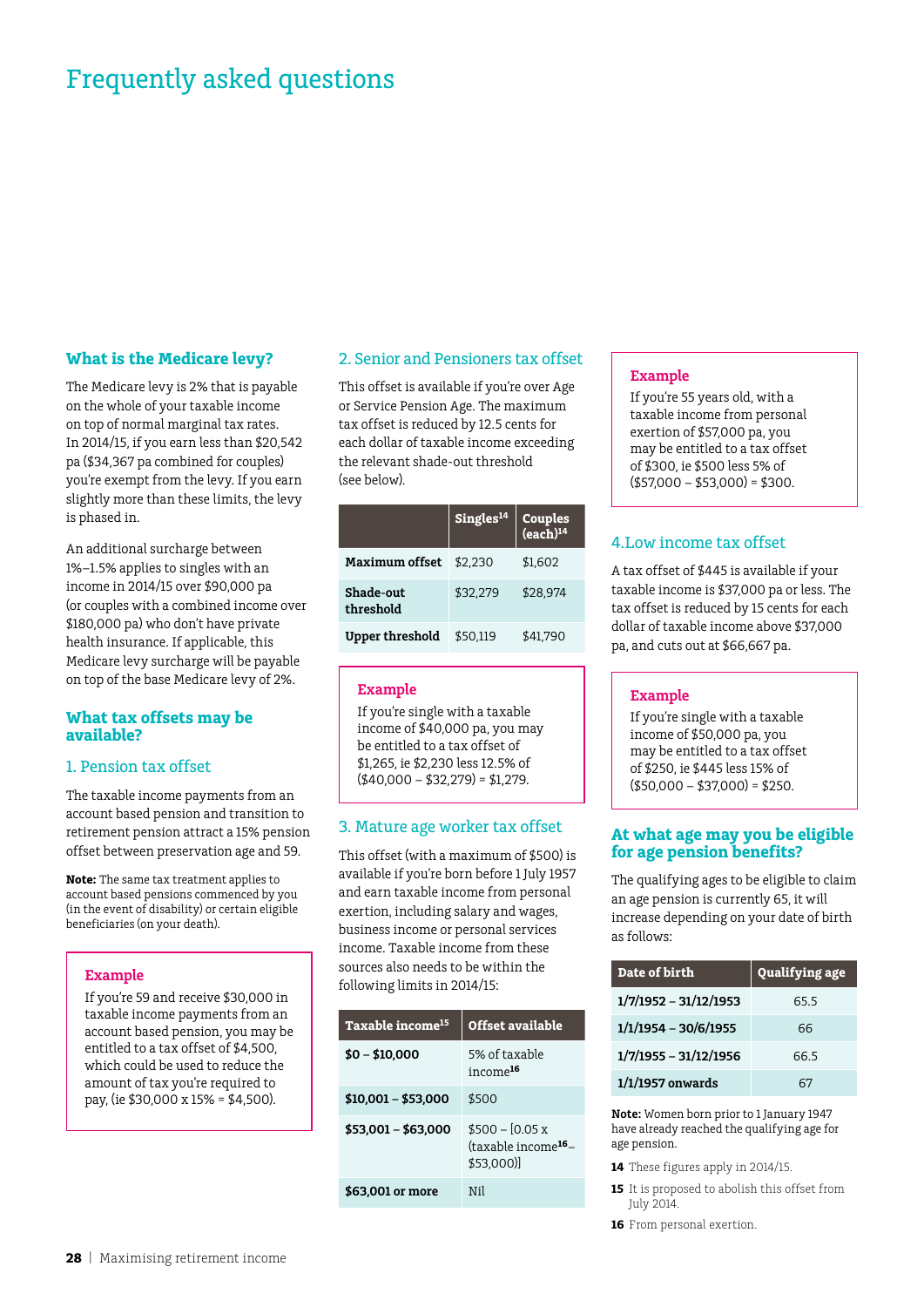# **Glossary**

#### **A**

**Account based pension –** An account in which you can invest your super savings in exchange for a regular and tax-effective income.

**Assessable income –** income, including capital gains, you receive before deductions.

**Assets test –** A test on your assets to determine your social security entitlements. Under this test you can have a certain amount of assets before your full entitlement to social security is reduced or cuts out. The level at which your pension begins to reduce varies depending on whether you're single or married and whether you own your home.

#### **C**

**Capital Gains Tax (CGT) –** A tax on the growth in the value of assets, generally assessable when the gain is realised. If the assets have been held by an individual, trust or super fund for more than 12 months, the capital gain generally receives concessional treatment.

**Concessional contribution cap –** a cap that applies to certain super contributions. These include, but are not limited to:

- • contributions from an employer (including salaray sacrifice)
- personal contributions claimed as a tax deduction (where eligible).

In 2014/15 the concessional contribution cap is:

| Age on 30 June 2014 | Cap                   |
|---------------------|-----------------------|
| 48 or under         | \$30.000 <sup>1</sup> |
| 49 or over          | \$35.000 <sup>1</sup> |

The \$30,000 cap may be indexed in future years however the higher cap is unindexed. The higher concessional contribution cap applies to individuals aged 49 or over on 30 June 2014. This cap is unindexed.

Since 1 July 2013, excess concessional contributions are treated as assessable income and taxed at your marginal tax rate. You have the choice to have up to 85% of excess concessional contribution amount refunded, after allowing for 15% concessional contributions tax already paid by the super fund. The excess concessional contribution charge applies due to the timing difference between when you make the contribution and the assessment by the Australian Taxation Office.

If you have the excess concessional contributions refunded, it no longer counts against your cap. If you retain the excess concessional contribution in your super fund, the excess amount counts against the cap and also against the non-concessional contribution cap.

**Condition of release –** circumstance upon which you can withdraw your super benefits (see FAQs).

#### **D**

#### **Dependant for superannuation**

**purposes –** those people eligible to receive a benefit directly from a super fund in the event of your death. Includes a spouse (legally married or de facto including same sex), a child of any age, a financial dependant and a person that was in an interdependency relationship with the deceased just prior to their death.

**Dependant for tax purposes –** those people eligible to receive unlimited tax-free lump sum payments from a super fund in the event of your death. Includes a spouse (legally married or de facto including same sex), a former spouse, minor children, a financial dependant and a person that was in an interdependency relationship with the deceased just prior to their death.

**Discretionary master trust –** a type of super fund offering similar investment flexibility to a self-managed fund without the burden of having to be a trustee.

#### **E**

**Eligible employment –** broadly, any work that classifies you as an employee for Superannuation Guarantee purposes.

#### **Employment termination payment**

**(ETP) –** a payment made by an employer to an employee on termination of employment. Examples can include a redundancy payment exceeding the tax-free amount, accrued sick leave or an ex gratia payment.

#### **F**

**Fringe benefit –** a benefit provided to an employee by an employer in respect of employment. Super contributions made by an employer to complying super fund are excluded from Fringe Benefit Tax (FBT) and is tax payable.

**1** The \$30,000 cap may be indexed in future years. The higher concessional contribution cap of \$35,000 is unindexed.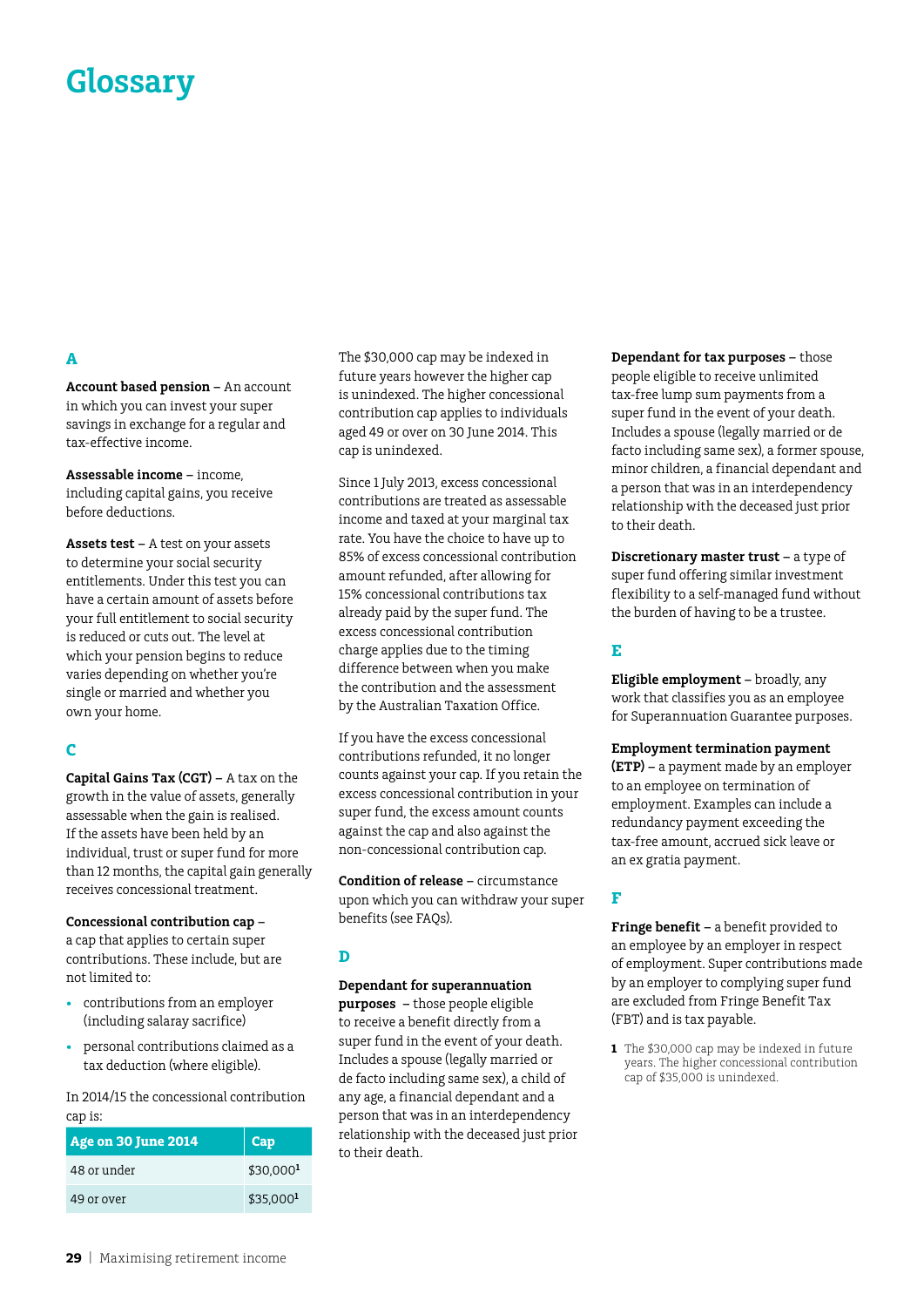# **Glossary**

#### **I**

**Income stream –** an investment that provides a regular and tax-effective income, such as an account based pension or transition to retirement pension.

**Income Test –** a test on your total income to determine your entitlement to social security benefits. As with the Assets Test, the amount of income allowed before your benefits are reduced depends on factors such as your marital status.

**In specie contribution –** the contribution of an asset into super rather than cash. It's achieved by transferring ownership of the asset to the super fund. Only certain types of assets can be transferred.

#### **M**

**Managed fund –** an investment where your non-super savings are pooled with other investors' savings to form a large fund, which is professionally managed by investment experts.

**Mandatory employer contributions –** super contributions an employer is required to make on your behalf by law. Includes Superannuation Guarantee (SG) contributions and employer contributions required under an industrial award or certified agreement.

**Marginal tax rate –** the stepped rate of tax you pay on your taxable income (see FAQs).

### **N**

**Non-cconcessional contribution** 

**cap –** a cap that applies to certain super contributions. These include, but are not limited to, personal aftertax contributions made and spouse contributions received. In 2014/15, the cap is \$180,000. However, if you are under age 65, it may be possible to contribute up to \$540,000 in 2014/15. If the cap is exceeded, excess contributions will be subject to a tax penalty.

#### **P**

**Pension offset –** a tax offset of 15% of the taxable income payments received from an account based pension or transition to retirement pension between preservation age and 59. The offset is also available at a younger age if an account based pension is commenced by you (in the event of disability) or certain eligible beneficiaries (on your death).

**Personal after-tax super contribution –**  a super contribution made by you from your after-tax pay or savings.

**Preservation age –** the age at which you can withdraw your preserved super benefits – between 55 and 60, depending on your date of birth subject to satisfying the other requirements of the retirement condition of release (see FAQs).

**Preserved benefits –** benefits that must be kept in the super system and cannot be withdrawn until you meet a condition of release (see page 26).

#### **R**

**Reportable employer super** 

**contributions –** certain super contributions (such as salary sacrifice) that must be identified by an employer and included on an employee's Payment Summary.

**Restricted non-preserved benefits –** 

benefits that can be withdrawn on termination of employment (provided your employer has contributed into the fund). These benefits are also available if you meet another condition of release (see FAQs).

### **S**

**Salary sacrifice –** an arrangement made with an employer where you forgo part of your pre-tax salary in exchange for receiving certain benefits (eg super contributions).

**Self-employed –** to qualify as self-employed, you need to receive less than 10% of your assessable income, reportable fringe benefits and reportable employer super contributions from eligible employment.

#### **Self-managed super fund (SMSF)**

**–** a super fund with fewer than five members, where generally all members are trustees of the fund and all the trustees are members.

**Spouse contribution –** an after-tax super contribution made on behalf of an eligible spouse (see FAQs).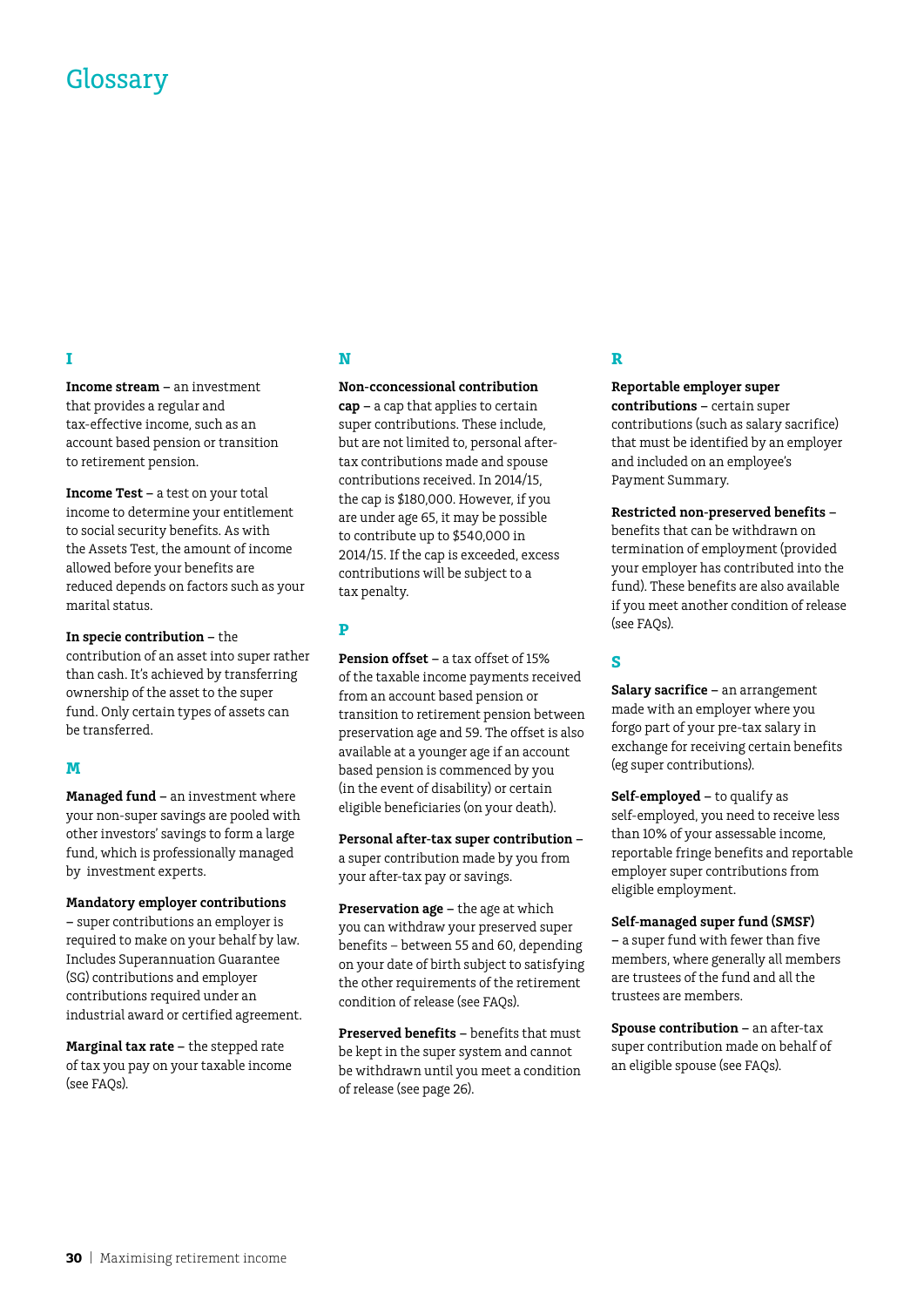# **Glossary**

#### **Superannuation Guarantee (SG)**

**contributions –** the minimum super contributions an employer is required to make on behalf of eligible employees is 9.5% of ordinary times earnings in (2014/15) up to the maximum super contribution base limit of \$49,430 (2014/15) per quarter.

**Super fund –** a fund that provides benefits generally for retirement purposes. Complying super funds are those that satisfy the conditions specified for complying funds under the Superannuation Industry (Supervision) Act. Complying super funds are concessionally taxed.

#### **T**

**Tax deduction –** an amount that is deducted from your assessable income before tax is calculated.

**Tax free component –** that part of a super benefit that is received tax-free.

**Tax offset –** an amount deducted from the actual tax you have to pay (eg the pension tax offset).

**Taxable component –** the remainder of a super benefit after allowing for the tax free component. The amount of tax payable on the taxable component may depend on the manner in which the benefit is received (ie lump sum or income stream), the age of the recipient, the dependency status of the beneficiary (death benefits only) and the size of the benefit.

**Taxable income –** income (including capital gains) you receive after allowing for tax deductions.

**Taxed super fund –** a super fund that pays tax on contributions or earnings in accordance with the standard superannuation tax provisions.

#### **Transition to retirement (TTR)**

**pension –** an investment that can be purchased with preserved or restricted non-preserved super benefits after reaching your preservation age (see FAQs).

#### **U**

#### **Unrestricted non-preserved benefits –**

benefits that have previously met a condition of release and therefore can be withdrawn from a super fund at any time.

#### **V**

#### **Voluntary employer contributions –**

include salary sacrifice contributions and contributions made by an employer that are discretionary.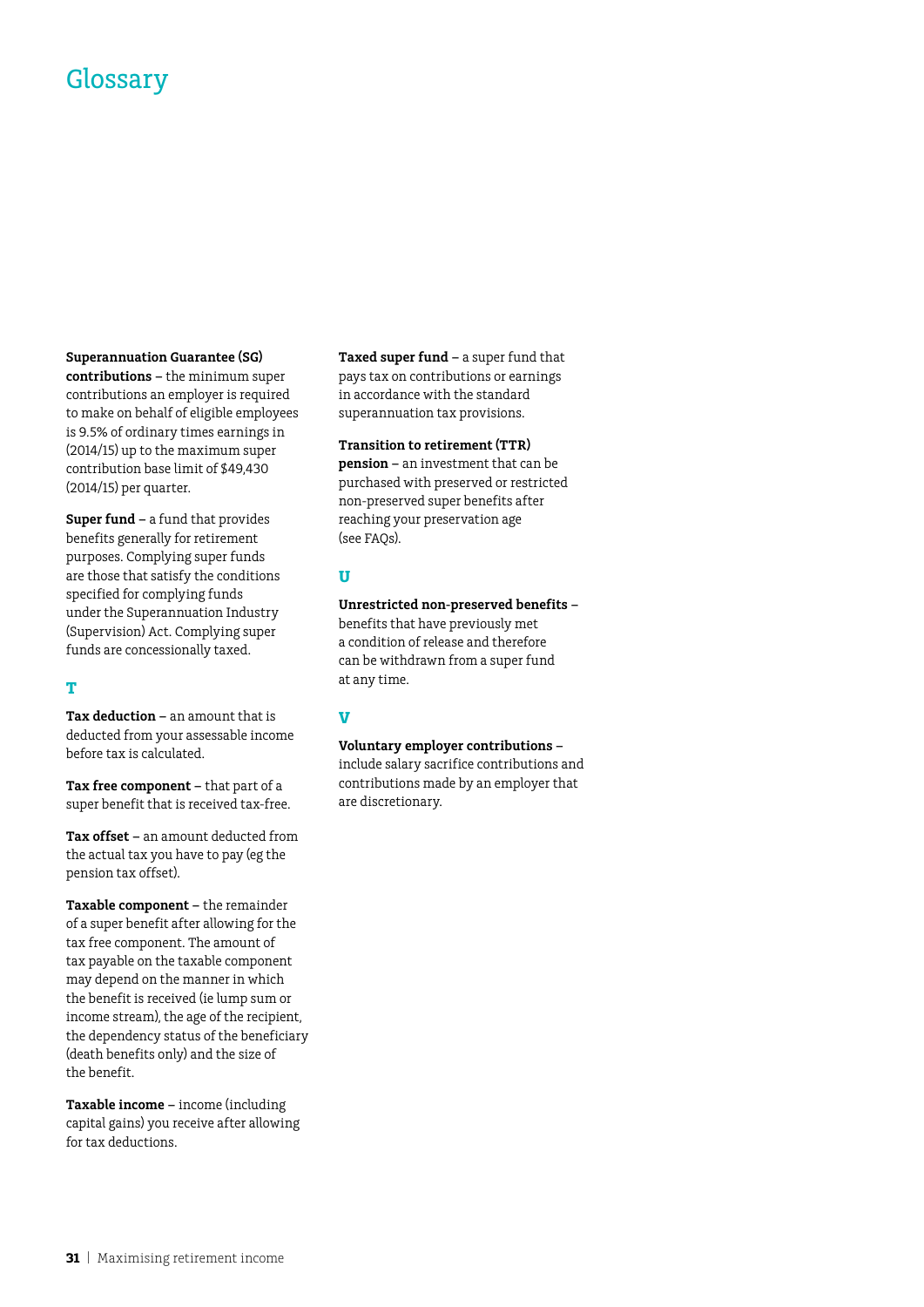# Your notes

| $\overline{\phantom{0}}$ |
|--------------------------|
| $\overline{\phantom{0}}$ |
| -                        |
| $\overline{\phantom{0}}$ |
|                          |
| $\sim$                   |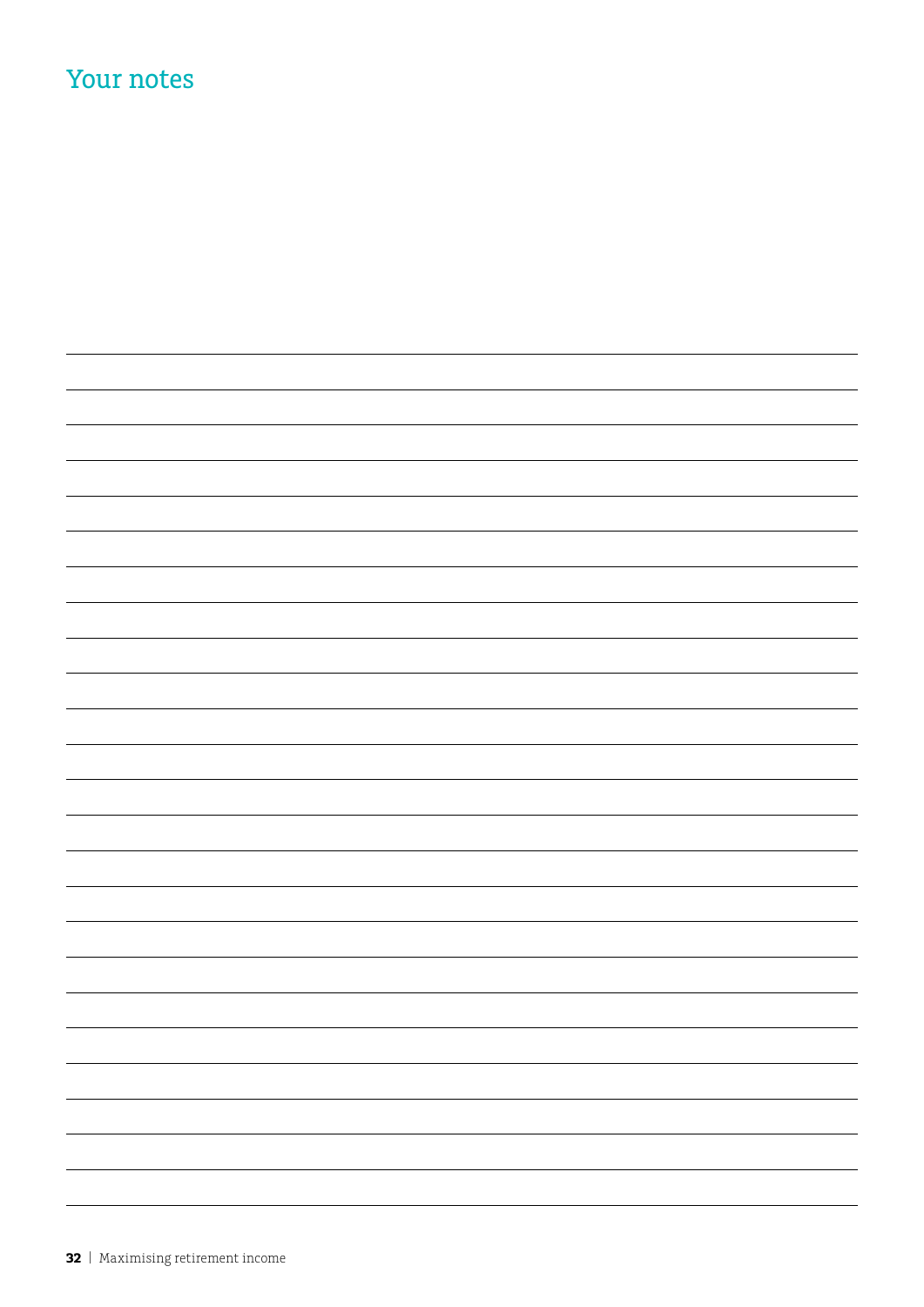# **MLC has a range of other smart strategy guides**

Ask your financial adviser for more details.



**Smart strategies for protecting you and your family**



**Smart strategies for your super**



**Smart strategies for protecting business owners**



**Smart strategies for reducing aged care costs**



**Smart strategies for using debt**